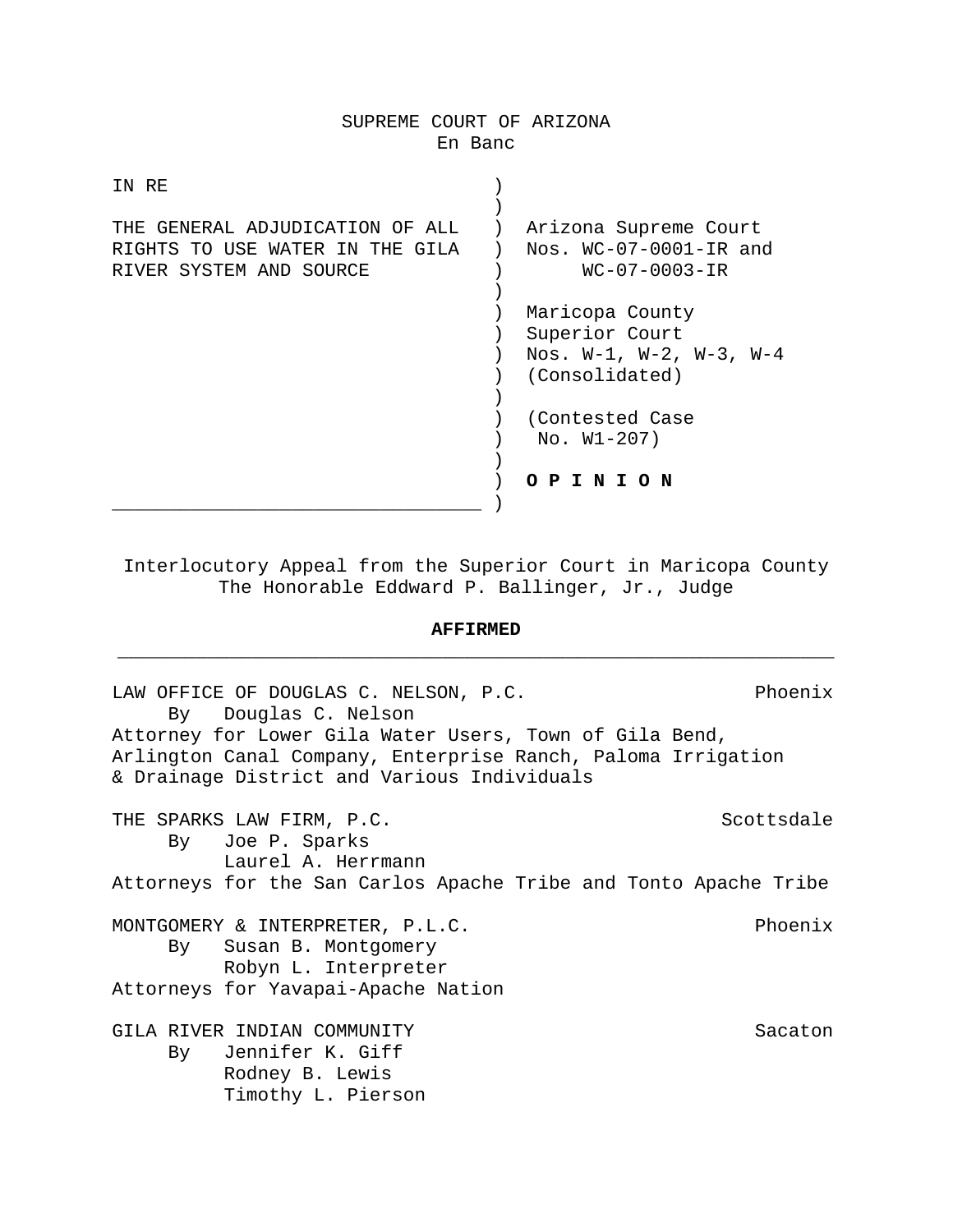Ruth E. Koester Ann Marie Chischilly John T. Hestand Chandler And AKIN, GUMP, STRAUSS, HAUER & FELD, L.L.P. Washington, DC By Donald R. Pongrace Attorneys for Gila River Indian Community SALMON, LEWIS & WELDON, P.L.C. The result of the Phoenix By John B. Weldon, Jr. Lisa M. McKnight M. Byron Lewis Attorneys for Salt River Project, Salt River Project Agricultural Improvement & Power District, and Salt River Valley Water Users Association SALMON, LEWIS & WELDON, P.L.C. The result of the Phoenix By Riney B. Salmon, II Attorneys for the San Carlos Irrigation & Drainage District SALMON, LEWIS & WELDON, P.L.C. Phoenix By Mark A. McGinnis Attorneys for Maricopa-Stanfield Irrigation & Drainage District, Central Arizona Water Conservation District, and Central Arizona Irrigation and Drainage District ENGELMAN BERGER, P.C. Phoenix By William H. Anger And CRAIG D. TINDALL, GLENDALE CITY ATTORNEY Glendale By Kent Russell Romney, Assistant City Attorney Attorneys for City of Chandler, City of Glendale, City of Scottsdale, and City of Mesa BROWN & BROWN LAW OFFICES, P.C. Saint Johns By David A. Brown Attorneys for Franklin Irrigation District LAW OFFICE OF L. ANTHONY FINES, P.C. THES INDEX TUCSON By L. Anthony Fines Attorney for Gila Valley Irrigation District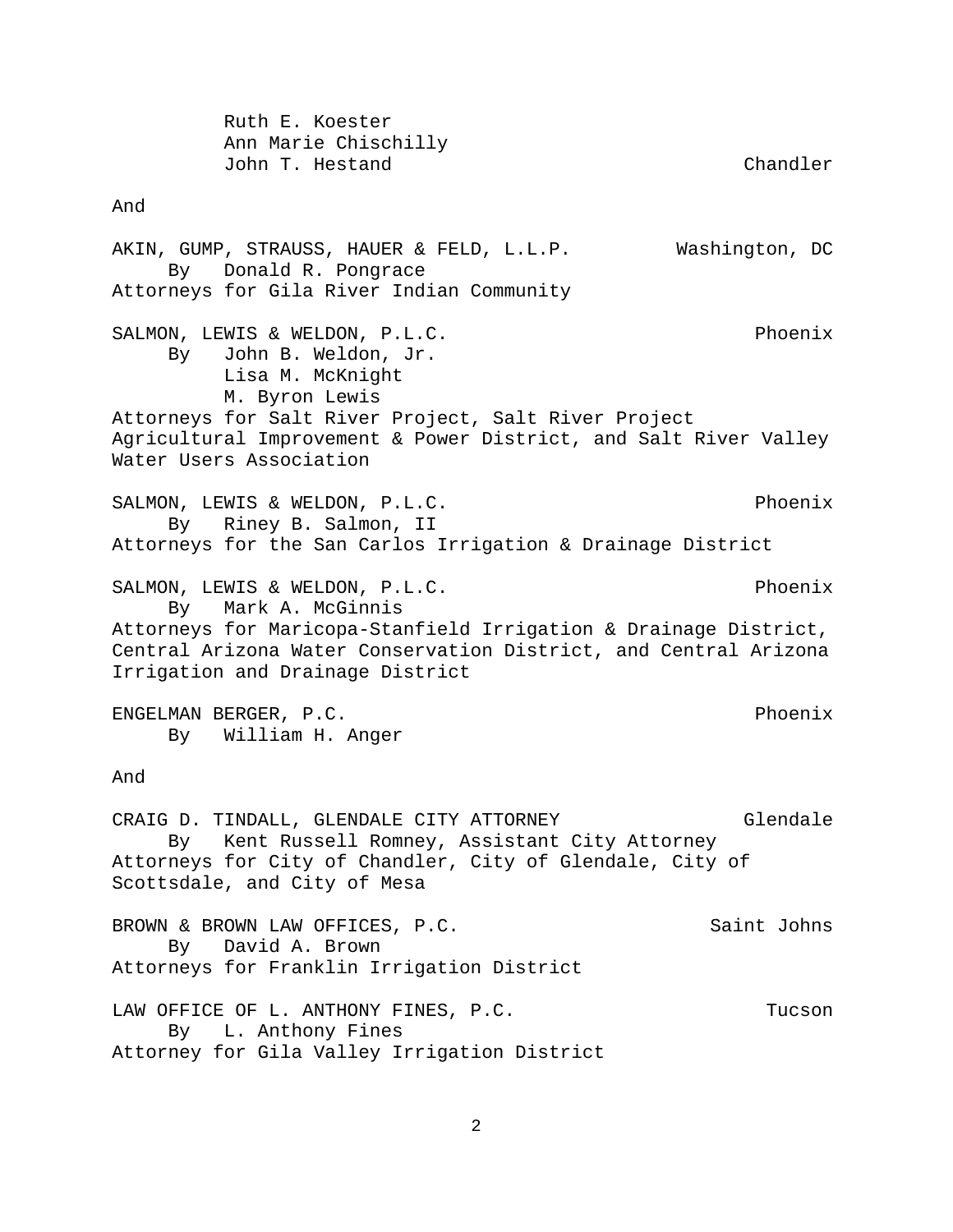RYLEY CARLOCK & APPLEWHITE PA Phoenix By Cynthia M. Chandley John C. Lemaster L. William Staudenmaier, III Rhett A. Billingsley Sean T. Hood Attorneys for Freeport-McMoRan Corporation and Roosevelt Water Conservation District UNITED STATES DEPARTMENT OF JUSTICE Washington, DC By John L. Smeltzer F. Patrick Barry Attorneys for United States of America NAVAJO NATION DEPARTMENT OF JUSTICE WILL NAVAJO NATION ROCK By Stanley M. Pollack And MCELROY MEYER WALKER & CONDON PC Boulder, CO By Scott McElroy Alice E. Walker Attorneys for the Navajo Nation MAGUIRE & PEARCE, P.L.L.C. Phoenix By Michael J. Pearce Attorneys for ASARCO LLC MOYES SELLERS & SIMS LTD Phoenix By Steven L. Wene Attorneys for City of Safford CURTIS, GOODWIN, SULLIVAN, UDALL & SCHWAB, P.L.C. Phoenix By William P. Sullivan Attorneys for Town of Gilbert BROENING, OBERG, WOODS & WILSON, P.C. Phoenix By Marilyn D. Cage Attorneys for City of Goodyear STEPHEN M. KEMP, PEORIA CITY ATTORNEY Feoria By Stephen J. Burg Attorneys for City of Peoria GARY VERBURG, PHOENIX CITY ATTORNEY FRIELLY Phoenix By M. James Callahan, Assistant City Attorney Attorneys for City of Phoenix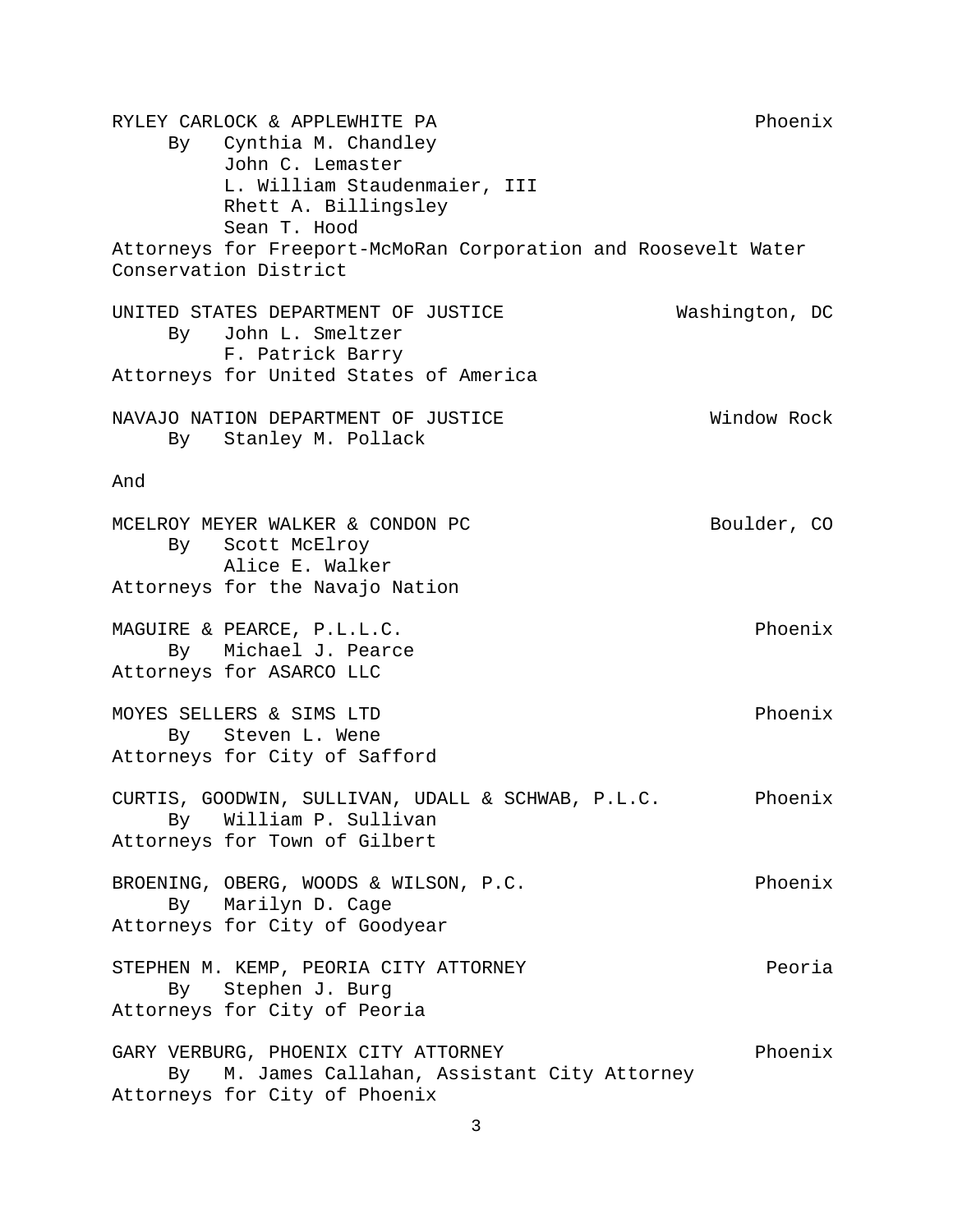### **P E L A N D E R**, Justice

**¶1** As part of the ongoing adjudication of rights to use water in the Gila River System and Source, $^1$  the superior court approved the settlement agreement of the Gila River Indian Community ("GRIC"). $^{2}$  We accepted interlocutory review and now affirm the judgment and decree of the adjudication court.

\_\_\_\_\_\_\_\_\_\_\_\_\_\_\_\_\_\_\_\_\_\_\_\_\_\_\_\_\_\_\_\_\_\_\_\_\_\_\_\_\_\_\_\_\_\_\_\_\_\_\_\_\_\_\_\_\_\_\_\_\_\_\_\_

#### **Background**

**¶2** In 2004, Congress enacted the Arizona Water

<sup>1</sup> The background facts and procedural history of the Gila River general stream adjudication are provided in several cases, including *San Carlos Apache Tribe v. Superior Court*, 193 Ariz. 195, 202 ¶¶ 2-3, 972 P.2d 179, 186 (1999), and *In re Rights to the Use of the Gila River (Gila River I)*, 171 Ariz. 230, 232-33, 830 P.2d 442, 444-45 (1992).

In addition to GRIC, the settling parties include the United States; the State of Arizona; the Salt River Project Agricultural Improvement and Power District; the Salt River Valley Water Users' Association; the Roosevelt Irrigation District; the Roosevelt Water Conservation District; Arizona Water Company; the cities of Casa Grande, Chandler, Coolidge, Glendale, Goodyear, Mesa, Peoria, Phoenix, Safford, Scottsdale, and Tempe; the towns of Florence, Mammoth, Kearny, Duncan, and Gilbert; the Maricopa-Stanfield Irrigation & Drainage District; the Central Arizona Irrigation and Drainage District; Franklin Irrigation District; Gila Valley Irrigation District; the San Carlos Irrigation and Drainage District; the Hohokam Irrigation and Drainage District; the Buckeye Irrigation Company; the Buckeye Water Conservation and Drainage District; Central Arizona Water Conservation District; Phelps Dodge Corporation; and the Arizona Game and Fish Commission. Agreement at 4.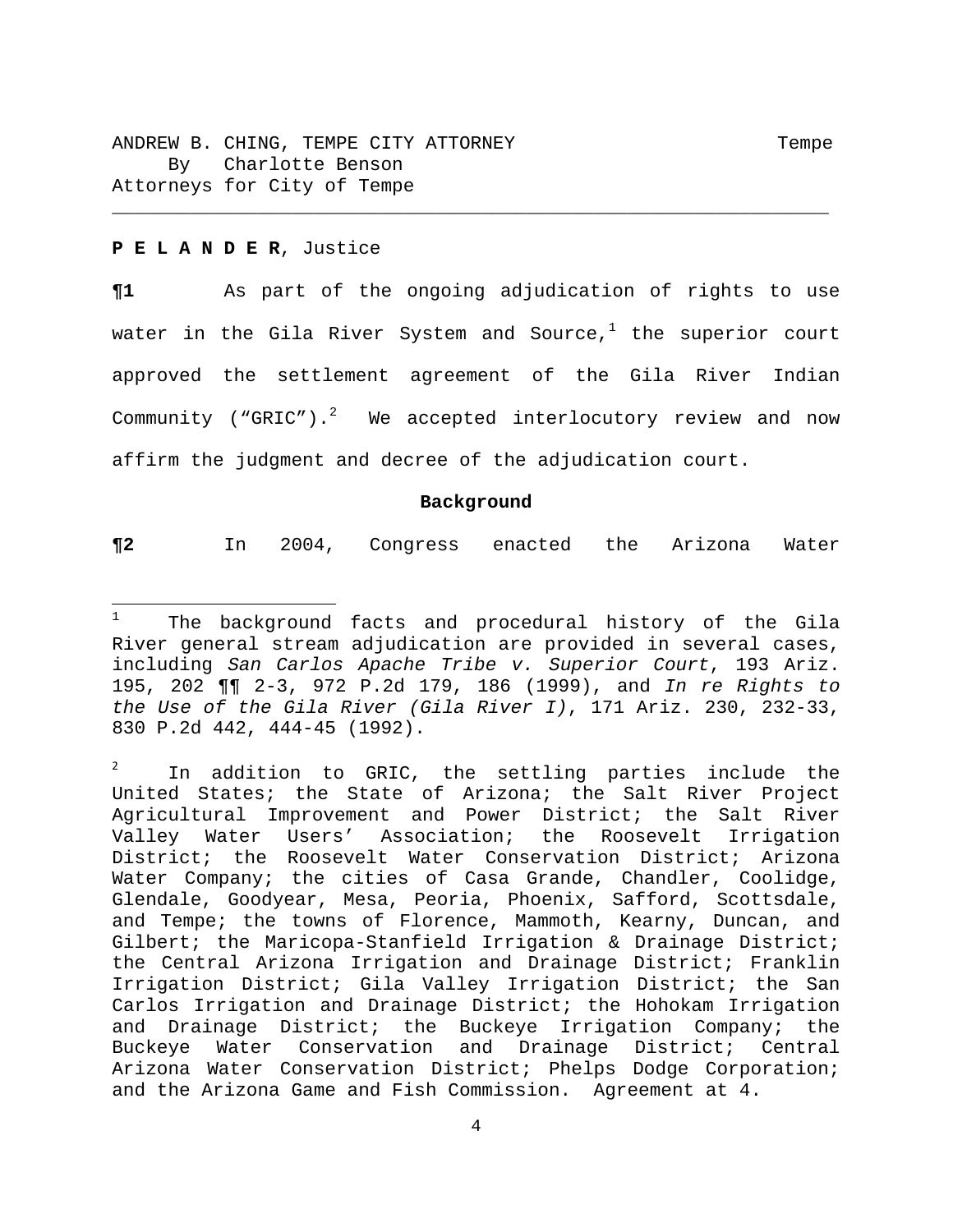Settlements Act ("AWSA"), Pub. L. No. 108-451, 118 Stat. 3478 (2004), as "part of a broader effort by federal, state, and tribal entities to resolve water rights issues" in this state. *In re Gen. Adjudication of All Rights to Use Water in the Gila River Sys. and Source (Gila River VII)*, 217 Ariz. 276, 278 ¶ 3, 173 P.3d 440, 442 (2007). Title II of the AWSA authorizes settlement of GRIC's federal water rights claims.<sup>3</sup> Under the settlement at issue here, GRIC will receive 653,500 acre-feet of water per year ("AFY") from a combination of sources, in return for which GRIC and the United States on GRIC's behalf waive claims to greater diversion rights, damages to water resources, and the right to contest certain uses of Gila River water.

**¶3** In May 2006, the settling parties applied for approval of the GRIC settlement agreement with the adjudication court. The court ordered the Arizona Department of Water Resources ("ADWR") to prepare a factual and technical assessment of the settlement. ADWR submitted its assessment in August 2006.

**¶4** The San Carlos Apache Tribe, Tonto Apache Tribe, and Yavapai-Apache Nation (collectively, the "Apache Tribes") objected on multiple grounds to the settlement agreement. The

<sup>3</sup> "The [Gila River Indian Reservation] covers about 580 square miles or approximately 373,000 acres . . . and is located in Central Arizona, just south of the Phoenix metropolitan area in Maricopa and Pinal Counties." Ariz. Dep't of Water Resources, *Technical Assessment of the Gila River Indian Community Water Rights Settlement* ("Assessment") at 2-1 (2006).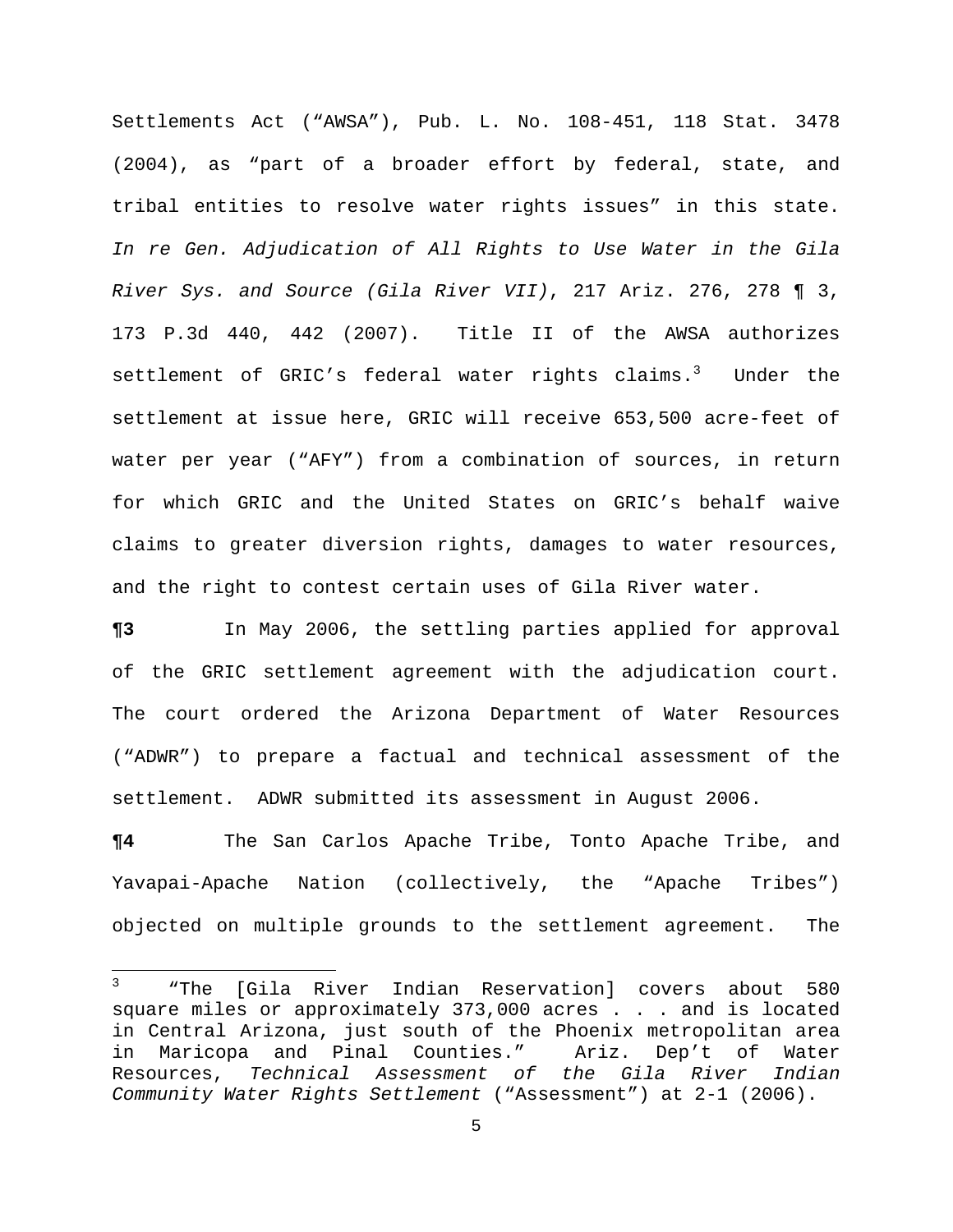Lower Gila Water Users ("LGWUs"), consisting of the Town of Gila Bend, Arlington Canal Company, Enterprise Ranch, Paloma Irrigation & Drainage District, and various individual appropriators of Gila River water, also objected, as did ASARCO LLC. In November 2006, the settling parties responded to the objections and moved for summary disposition. The Apache Tribes, the LGWUs, and ASARCO each responded to that motion, and the Apache Tribes and ASARCO cross-moved for summary disposition.

**¶5** The adjudication court limited its inquiry to matters specified in this Court's 1991 Special Procedural Order Providing for the Approval of Federal Water Rights Settlements, Including Those of Indian Tribes ("Special Order"). The court determined that the Apache Tribes had no viable objections because the agreement did not affect their water rights. The court denied ASARCO's cross-motion and granted summary disposition against both ASARCO and the LGWUs on all their objections except claims pertaining to the quantity of water GRIC would receive under the settlement agreement. Those parties later stipulated that the water quantity was not more extensive than GRIC could show at trial.

**¶6** Based on the parties' submissions of stipulated facts and exhibits, and confining its review to those matters prescribed in the Special Order, the adjudication court entered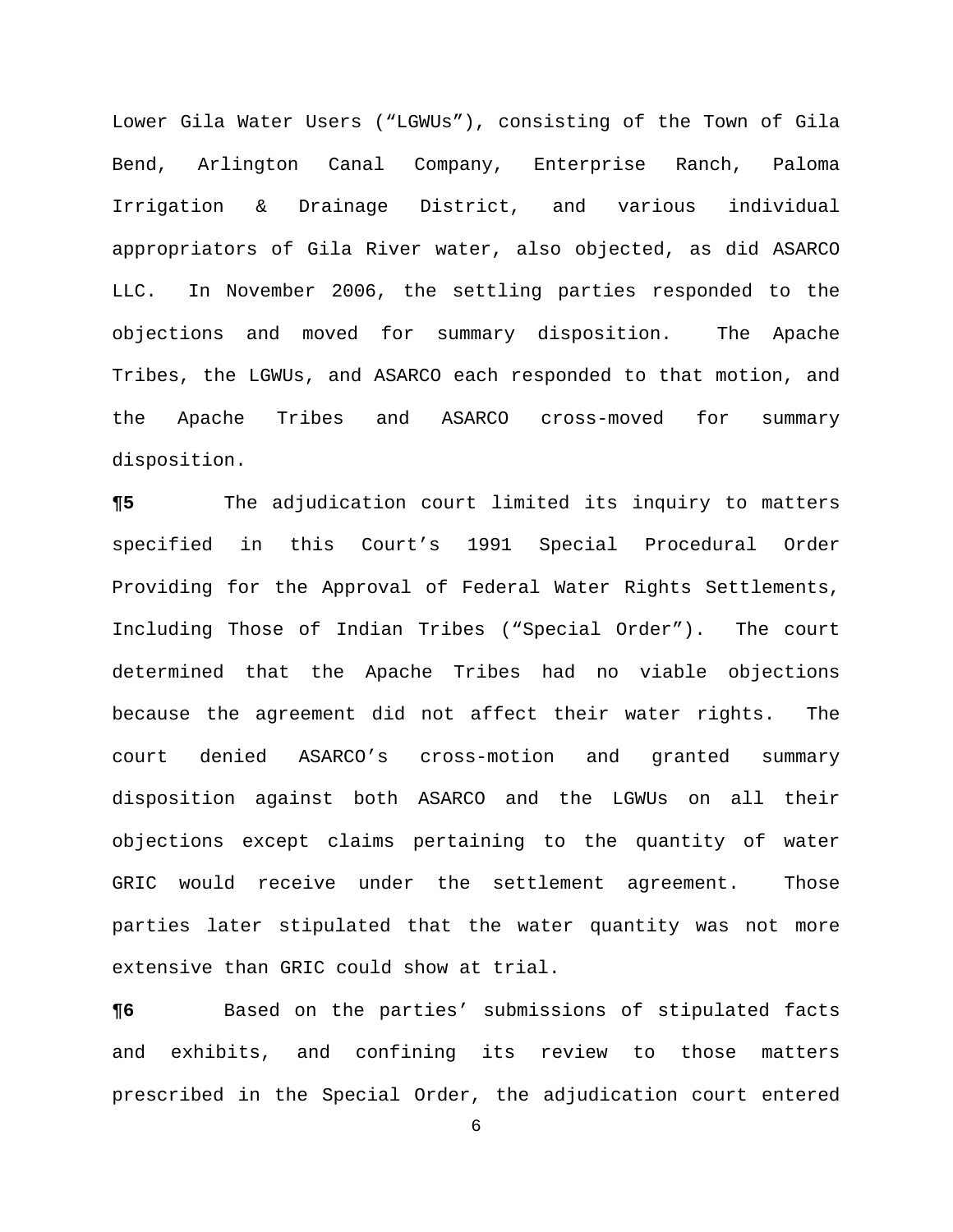a judgment and decree approving GRIC's settlement agreement. This Court granted the request of the Apache Tribes, the LGWUs, and ASARCO for interlocutory review. We have jurisdiction under Article 6, Section 5(3) of the Arizona Constitution. Motions for summary disposition of objections are considered under Arizona Rule of Civil Procedure 56. *See* Special Order § (D)(2). This Court reviews de novo the interpretation and application of the Special Order vis-à-vis settlement agreements as well as the adjudication court's grant of summary disposition. *See In re Gen. Adjudication of all Rights to Use Water in the Gila River Sys. and Source (Gila River VI)*, 212 Ariz. 64, 69 ¶ 12, 127 P.3d 882, 887 (2006); *Andrews v. Blake*, 205 Ariz. 236, 240 ¶ 12, 69 P.3d 7, 11 (2003).

**¶7** The Special Order governs approval of settlement agreements involving the claims of Indian tribes to use water in the Gila River system and source. Special Order §§ (A)-(D); *see Gila River VII*, 217 Ariz. at 278-79 ¶ 10, 173 P.3d at 442-43. Under the Special Order, any claimant may file an objection asserting that (1) approval of the settlement agreement would cause material injury to its claimed water rights; (2) the conditions warranting the initiation of special proceedings have not been satisfied; or (3) the settlement agreement establishes water rights in the Gila River mainstem that are more extensive than the Indian tribe or federal agency would have been able to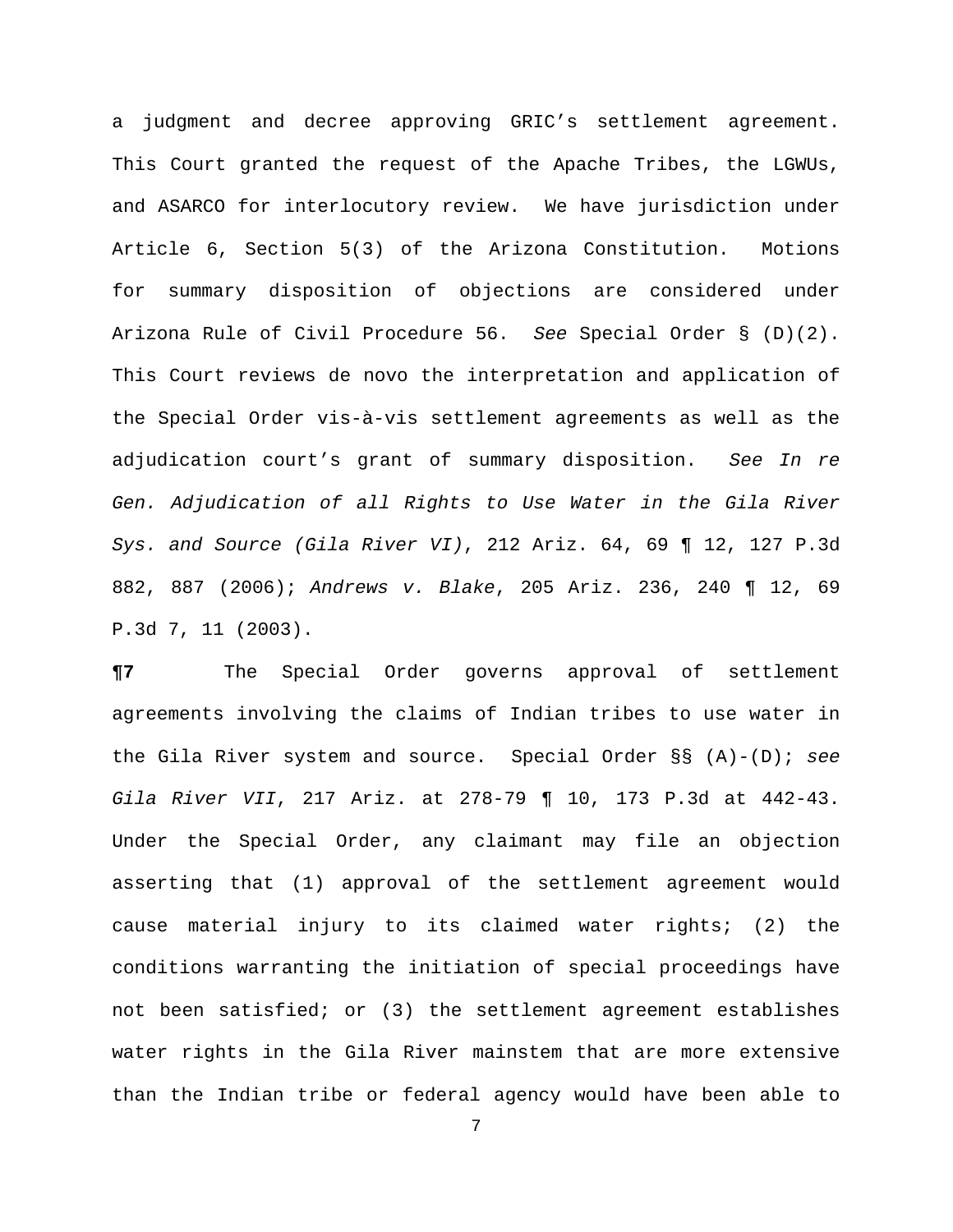prove at trial. Special Order § (C)(1). The adjudication court then resolves any motions for summary disposition of objections, considers discovery requests, and hears objections on matters for which summary disposition was not granted. *Id.* § (D)(1).

**¶8** The Special Order requires the court to approve the settlement agreement if it finds by a preponderance of the evidence that there is a reasonable basis to conclude that the water rights granted in the agreement are no more extensive than the Indian tribe or federal agency could have proven at trial, the objector's claimed water rights are not materially injured or are preserved under the express terms of the settlement agreement, and the settlement agreement was reached in good faith. *Id.* § (D)(6); *see Gila River VII*, 217 Ariz. at 279 ¶ 12, 173 P.3d at 443.

**¶9** This Court recently addressed the application of the Special Order in *Gila River VII*. There we noted:

> The balance struck by the Special Order seeks to prevent any tribe from using a settlement to gain additional rights to water while protecting other parties whose own rights would be injured by the settlement. At the same time, the Special Order provides for judicial approval when the settling tribe has taken steps to preserve other claimants' rights and remedies. Put simply, the expectation under the Special Order is that a settlement will be approved if the settling tribe is no better off than it would be after the final adjudication of all claims, and the settlement preserves the remedies of the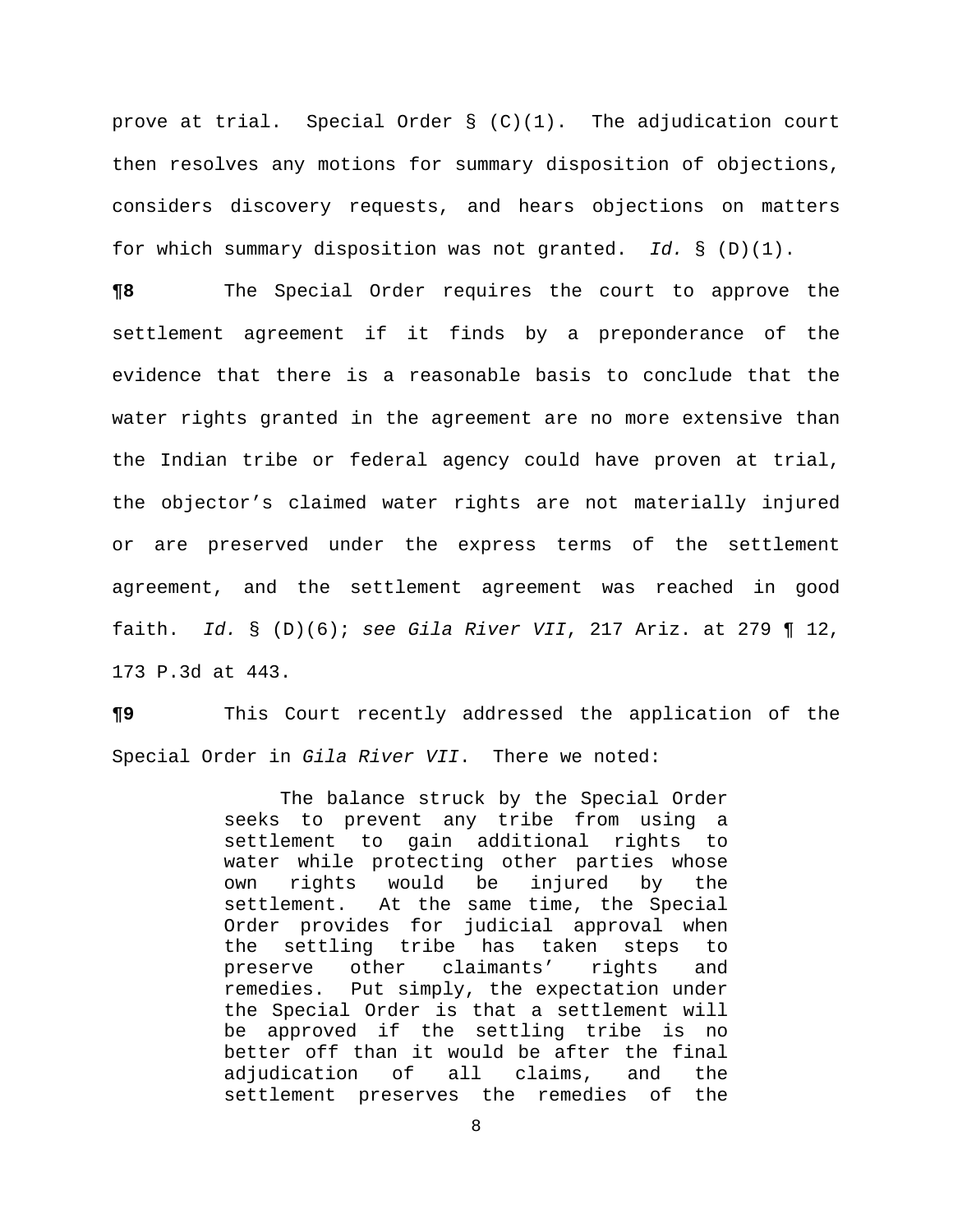non-settling claimants.

217 Ariz. at 279 ¶ 13, 173 P.3d at 443. We concluded that the adjudication court is limited to considering the objections provided in the Special Order when deciding whether to approve a settlement agreement. *Id.* at 280-81 ¶¶ 16-20, 173 P.3d at 444- 45. We reaffirm that conclusion.

### **Objections**

**¶10** The Apache Tribes, the LGWUs, and ASARCO largely complain that the limited scope of settlement review provided in the Special Order unfairly prevents them from challenging settlements on constitutional and other grounds and from protecting their own claimed water rights. We disagree and find that the Special Order serves several important purposes.

**¶11** The "size and complexity" of this general stream adjudication, initiated in 1974, are well documented. Joseph M. Feller, *The Adjudication That Ate Arizona Water Law*, 49 Ariz. L. Rev. 405, 407 (2007); *see also Gila River I*, 171 Ariz. at 232, 830 P.2d at 444 (noting, eighteen years ago, "[t]he procedural history of this adjudication is already complex"). Much of the adjudication has necessarily centered on the claims of Indian tribes, in part because of the "now well-established" principle that "the government, in establishing Indian or other federal reservations, impliedly reserves enough water to fulfill the purposes of each such reservation." *In re Gen. Adjudication of*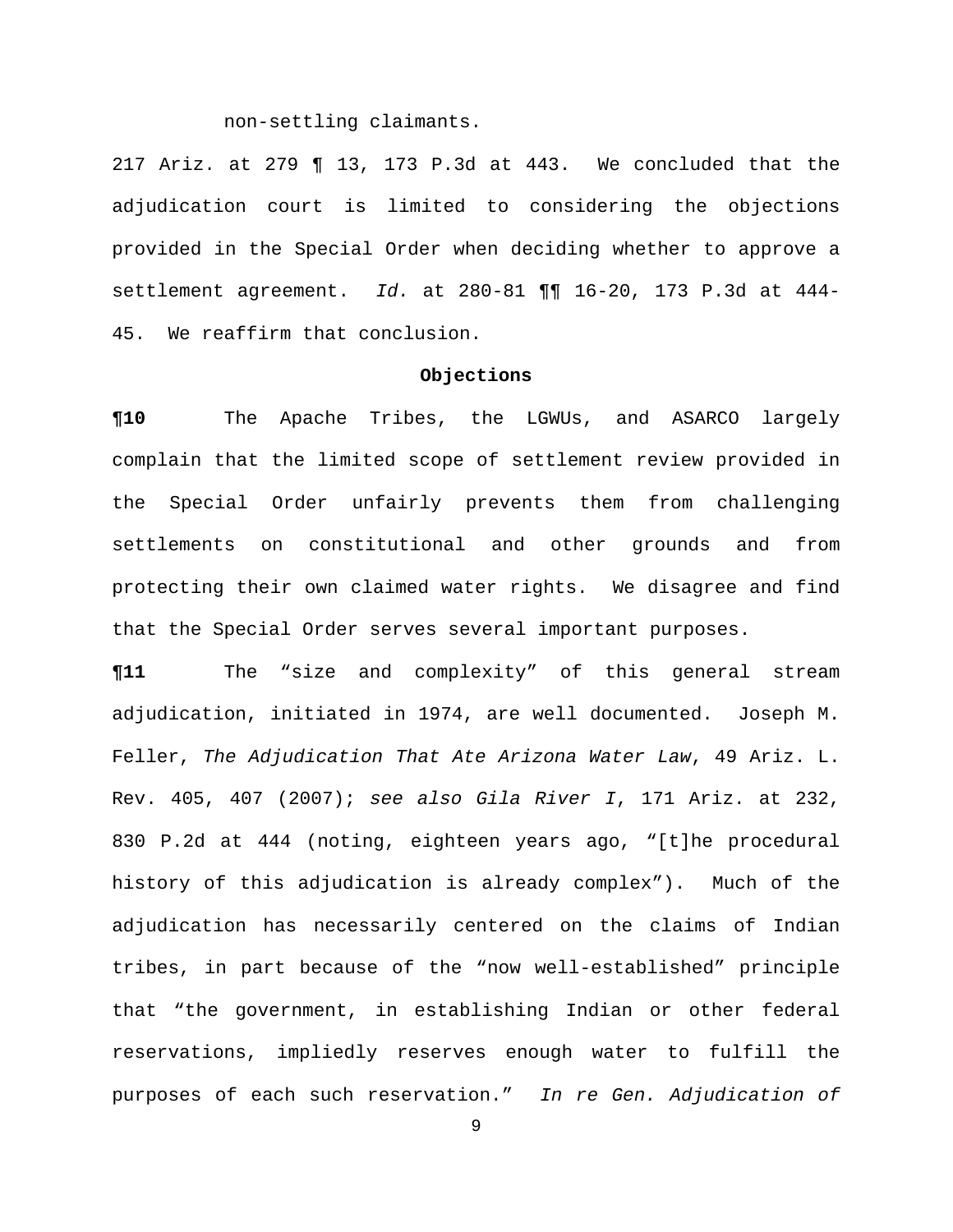*All Rights to Use Water in the Gila River Sys. and Source (Gila River V)*, 201 Ariz. 307, 311 ¶ 9, 35 P.3d 68, 72 (2001) (discussing *Winters v. United States*, 207 U.S. 564 (1908)); *see also United States v. Superior Court*, 144 Ariz. 265, 270, 697 P.2d 658, 663 (1985) ("In the scheme of priorities, the claims . . . of the Indians rank high.").

**¶12** "[M]uch of Arizona is arid desert land without sufficient water to meet all demands." *United States*, 144 Ariz. at 269, 697 P.2d at 662. "The problem, therefore, is clear." *Id*. at 270, 697 P.2d at 663. As this Court observed a quarter century ago:

> [T]he current state of our water supply is critical. . . . Since the amount of surface water available is insufficient to satisfy all needs, and since Arizona follows the doctrine of prior appropriation, it is unavoidable that the priority claims of large users will reduce, if not eliminate, the amount of water available to some of those with lower priority.

*Id*. (citations omitted).

**¶13** Those words still ring true today. Viewed with those considerations in mind, the Special Order neither arbitrarily nor unfairly limits the scope of review of Indian tribe water settlements. Indian tribes alone originally claimed more water than is available in the Gila River system. Therefore, when Indian claims are settled and such settlements meet the conditions of the Special Order, it not only significantly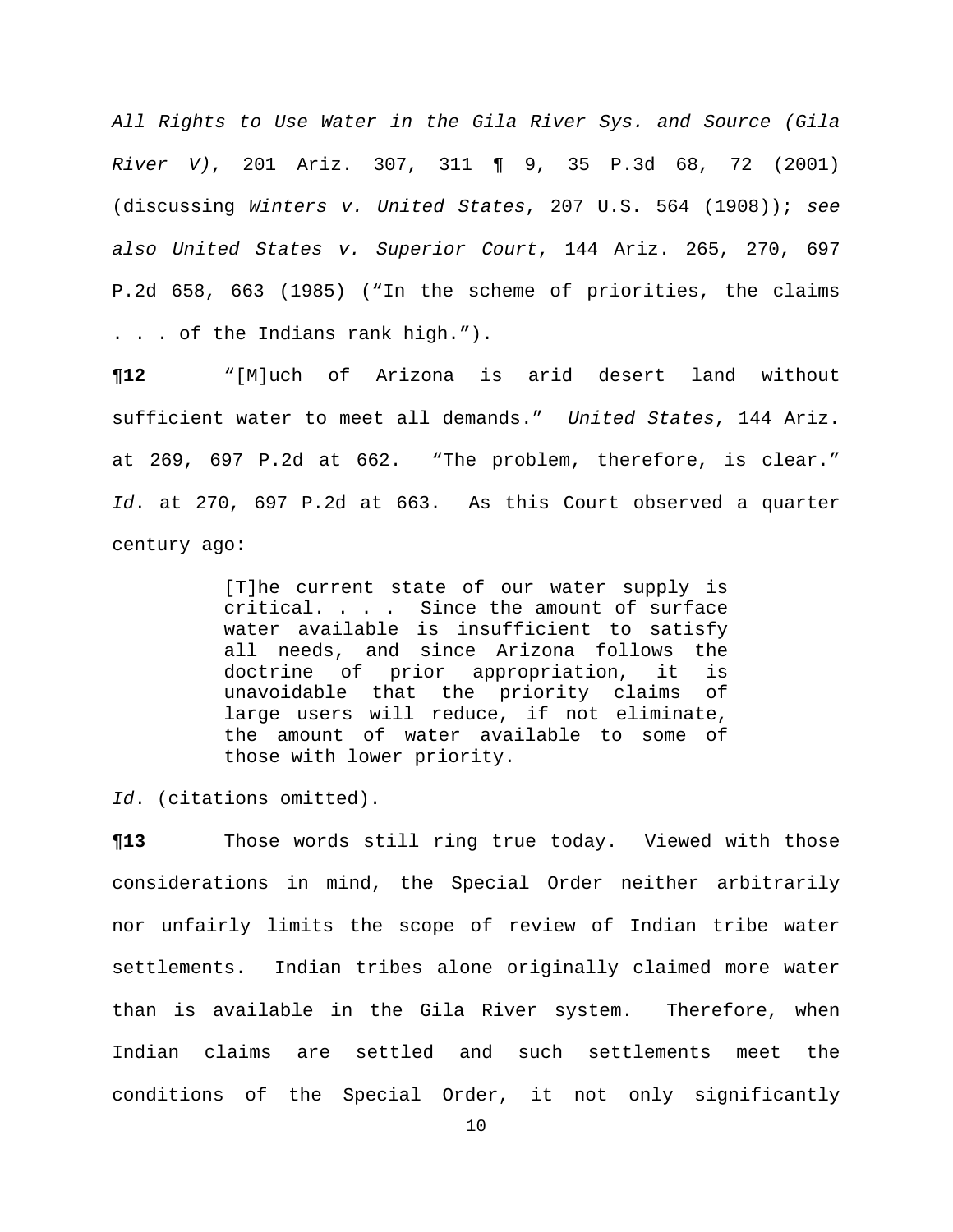advances this adjudication but also benefits other non-settling parties, Indian and non-Indian alike, by reducing the claimed AFY of any one tribe to an amount below that which it could have proven at trial. The Special Order preserves the objecting parties' ability to assert their various claims but defers consideration of some of them by the adjudication court and on appeal, a procedure consistent with this Court's general practice of avoiding interlocutory appeals. Accordingly, we reject the broad challenges of the objecting parties to the Special Order and turn to the specific objections raised to the GRIC settlement.

### **The Apache Tribes**

**¶14** The Apache Tribes first argue that, notwithstanding the Special Order, the adjudication court had an inherent duty to consider the constitutionality, legality, and fairness of the settlement agreement. We rejected this argument in *Gila River VII*. 217 Ariz. at 279-80 ¶¶ 15-20, 173 P.3d at 443-44.<sup>4</sup> These objections "fall outside the narrow scope of review mandated by the Special Order . . . [and] can be addressed at a later date

<sup>4</sup> The Apache Tribes intervened in *Gila River VII* and joined with the Pascua Yaqui Tribe in making the same arguments the Apache Tribes urge here. 217 Ariz. at 279-80 n.6, ¶ 15, 173 P.3d at 443-44 n.6 (noting that "the Apache Tribes' objection to the adjudication court's interpretation of the Special Order [in this case] mirrors the one raised" in *Gila River VII* and that the issue raised in both cases "is the same").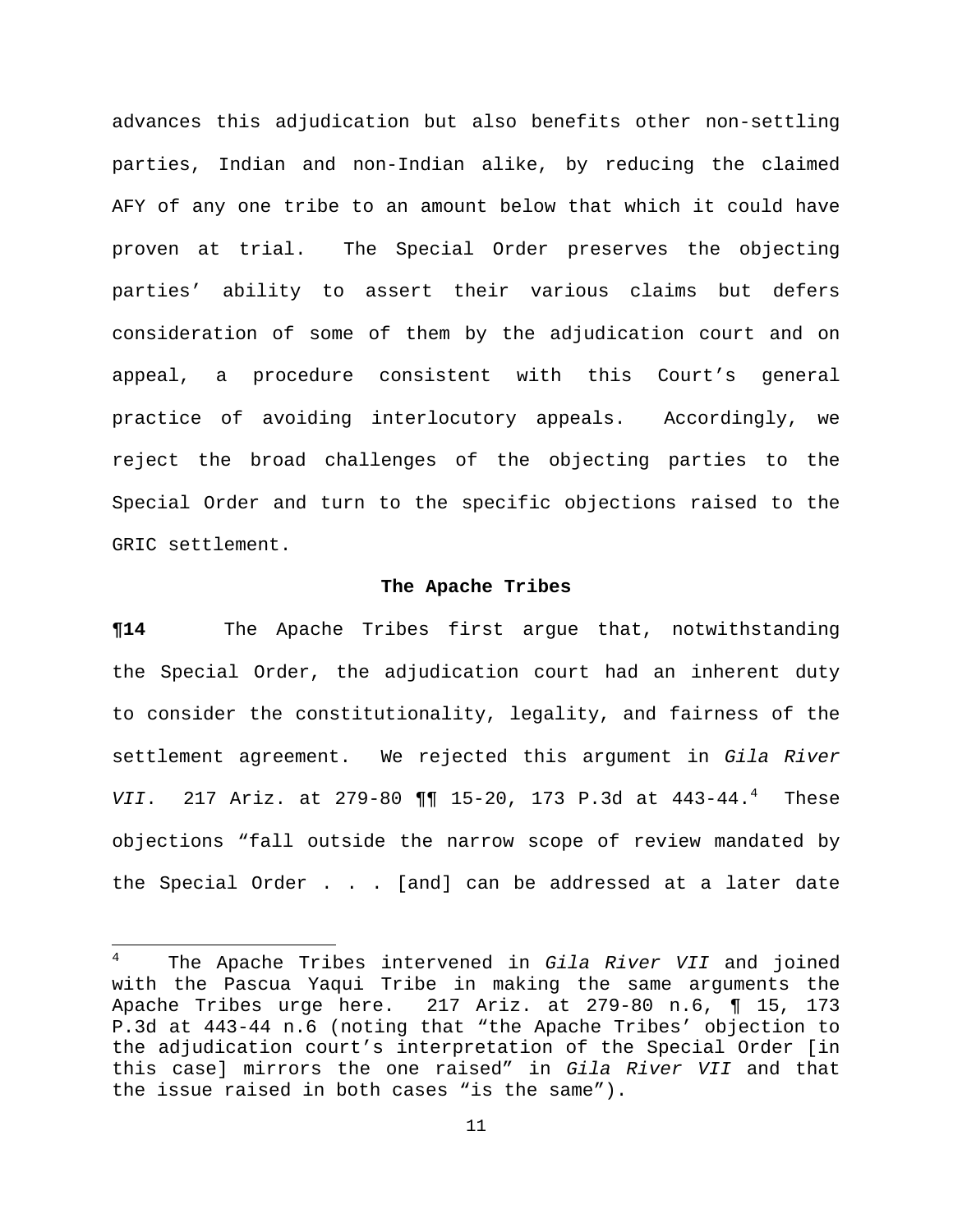without any injury to the Tribe[s] from delay." *Id.* at 280 ¶ 17, 173 P.3d at 444 (internal citation, quotation marks, and ellipses omitted).

**¶15** Nonetheless, in support of their argument, the Apache Tribes rely on *San Carlos Apache Tribe v. Superior Court*, 193 Ariz. 195, 972 P.2d 179 (1999). In that case, this Court considered the constitutionality of two legislative measures that revised several statutes addressing surface water rights and the adjudication process. *Id.* at 203 ¶ 4, 972 P.2d at 187. One statute required courts to decree settlement agreements but did not authorize judicial review of the agreements. *Id.* at 213 ¶ 43, 972 P.2d at 197. That statute, we held, violated the separation of powers doctrine because, "[i]n an *inter sese*  proceeding such as this adjudication, a court cannot be required [by the legislature] to incorporate an agreement that may affect the availability of water for other claimants or interfere with senior rights." *Id.*

**¶16** Here, the adjudication court applied the Special Order, not a statute enacted by the legislature. Thus, there is no separation of powers issue, and because the Special Order expressly provides the terms under which we review Indian water rights settlements, the analysis in *San Carlos Apache Tribe* is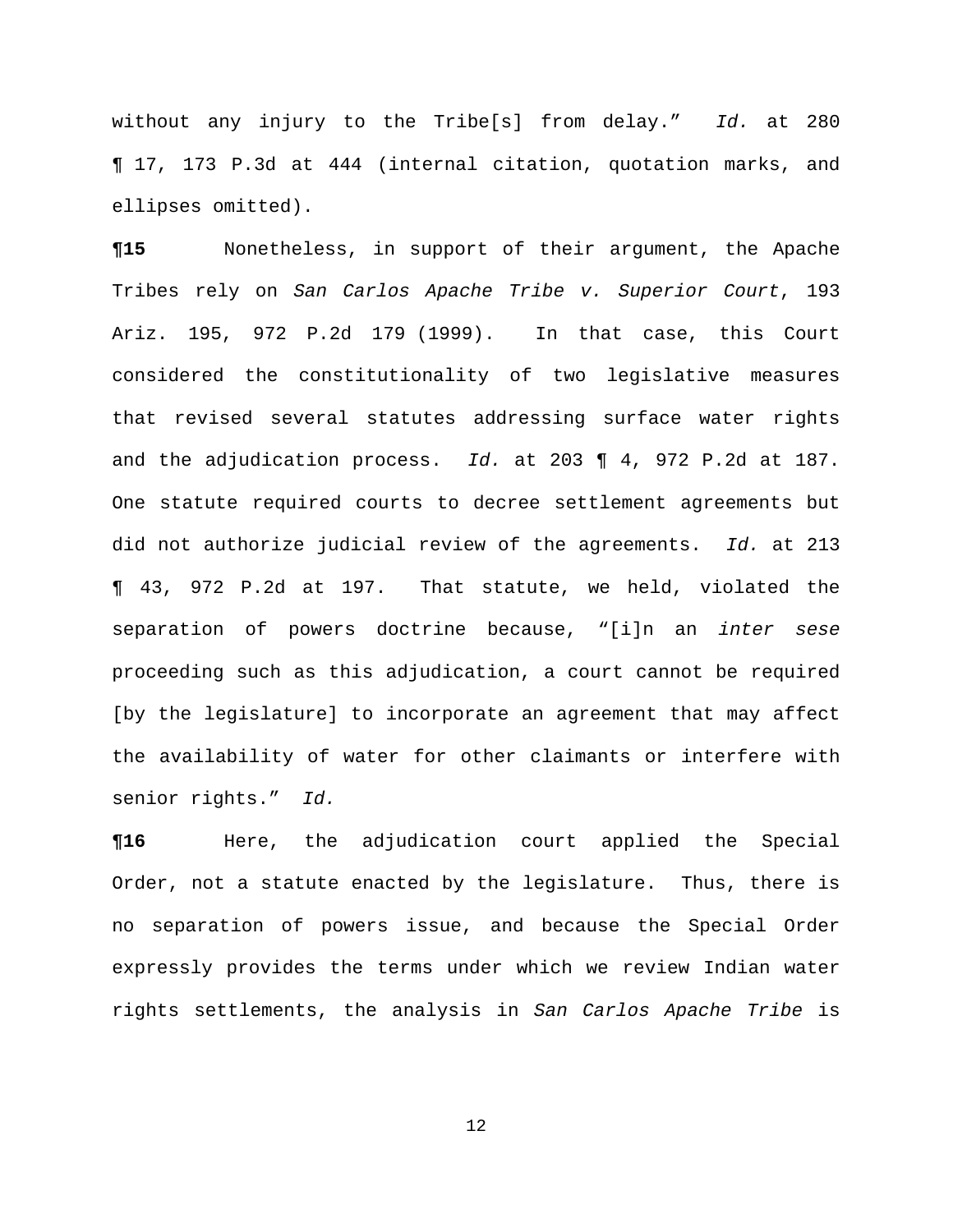not applicable.<sup>5</sup> *See Gila River VII*, 217 Ariz. at 281-82 ¶¶ 25- 27, 173 P.3d at 445-46.

**¶17** The Apache Tribes further assert the adjudication court erred as a matter of law in ruling that they lacked standing to claim material injury. They argue that approval of the settlement agreement will adversely affect the water rights of the San Carlos Apache Tribe and may negatively impact the water rights of the Yavapai-Apache Nation in the future.

**¶18** The adjudication court did not expressly state that the Apache Tribes lacked standing to contest the settlement.<sup>6</sup>

6 The adjudication court stated that

[its] limited review of the proposed settlement mandates a finding that the Apache Tribes, like the Navajo Nation, cannot put forth a viable objection in this special proceeding. This is true because approval of the settlement agreement and the proposed judgment and decree cannot affect the Apache Tribes' water rights, claims or entitlements to water.

Minute Entry, Mar. 7, 2007. Using that same language a month earlier, the adjudication court ruled that the Navajo Nation "lacks standing to object" to the approval of the GRIC

<sup>5</sup> The Apache Tribes also ask us to address and resolve the differences between the procedural orders this Court entered in the Gila River and the Little Colorado River adjudications. Although the Little Colorado River Administrative Order permits the adjudication court to consider whether a settlement agreement "is fair, adequate, reasonable, and consistent with applicable law," that order is not before us, and we again "decline to revisit the Special Order" that has controlled this adjudication for almost two decades. *Gila River VII*, 217 Ariz. at 280 n.8, ¶ 16, 173 P.3d at 444 n.8.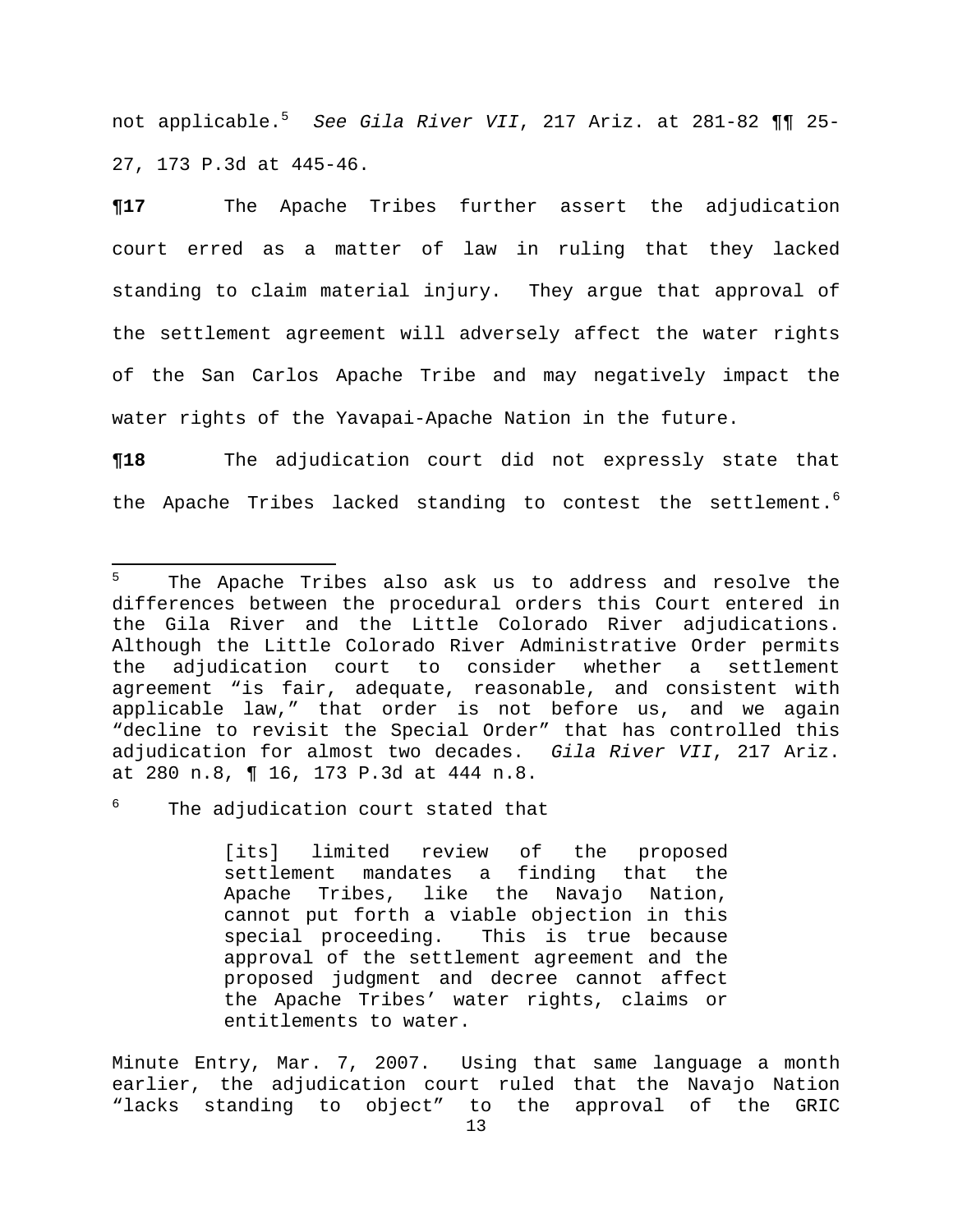Rather, the court correctly ruled that their objections fell outside the limited scope of review prescribed by the Special Order. A settlement agreement will be approved if the adjudication court determines, among other things, that the objector's water rights are not materially injured *or* are preserved "under the express terms of the settlement agreement." Special Order  $\S$  (D)(6)(b). Because those two conditions are disjunctive, the adjudication court must approve the settlement agreement as long as the agreement expressly states that the objector is not bound and is free to pursue its claims in the general adjudication. *See Gila River VII*, 217 Ariz. at 279 ¶ 13, 173 P.3d at 443.

**¶19** The "express terms" of the GRIC settlement agreement provide that "[n]othing in this Agreement shall be construed to quantify or otherwise affect the Water Rights, claims or entitlements to Water of any tribe, band or community other than [GRIC]." Agreement ¶ 30.22. Similar language appears in paragraph 23 of the adjudication court's judgment and decree. Indeed, the AWSA itself prohibits the agreement from affecting the water rights of any other Indian tribe. AWSA §§ 213(b), 401. Because the Apache Tribes "retain all remedies available

<u> 1989 - Johann Stein, marwolaethau a bhannaich an t-an an t-an an t-an an t-an an t-an an t-an an t-an an t-a</u>

settlement agreement. Minute Entry, Feb. 23, 2007. No claims, objections, or rulings relating to the Navajo Nation are before us in this proceeding.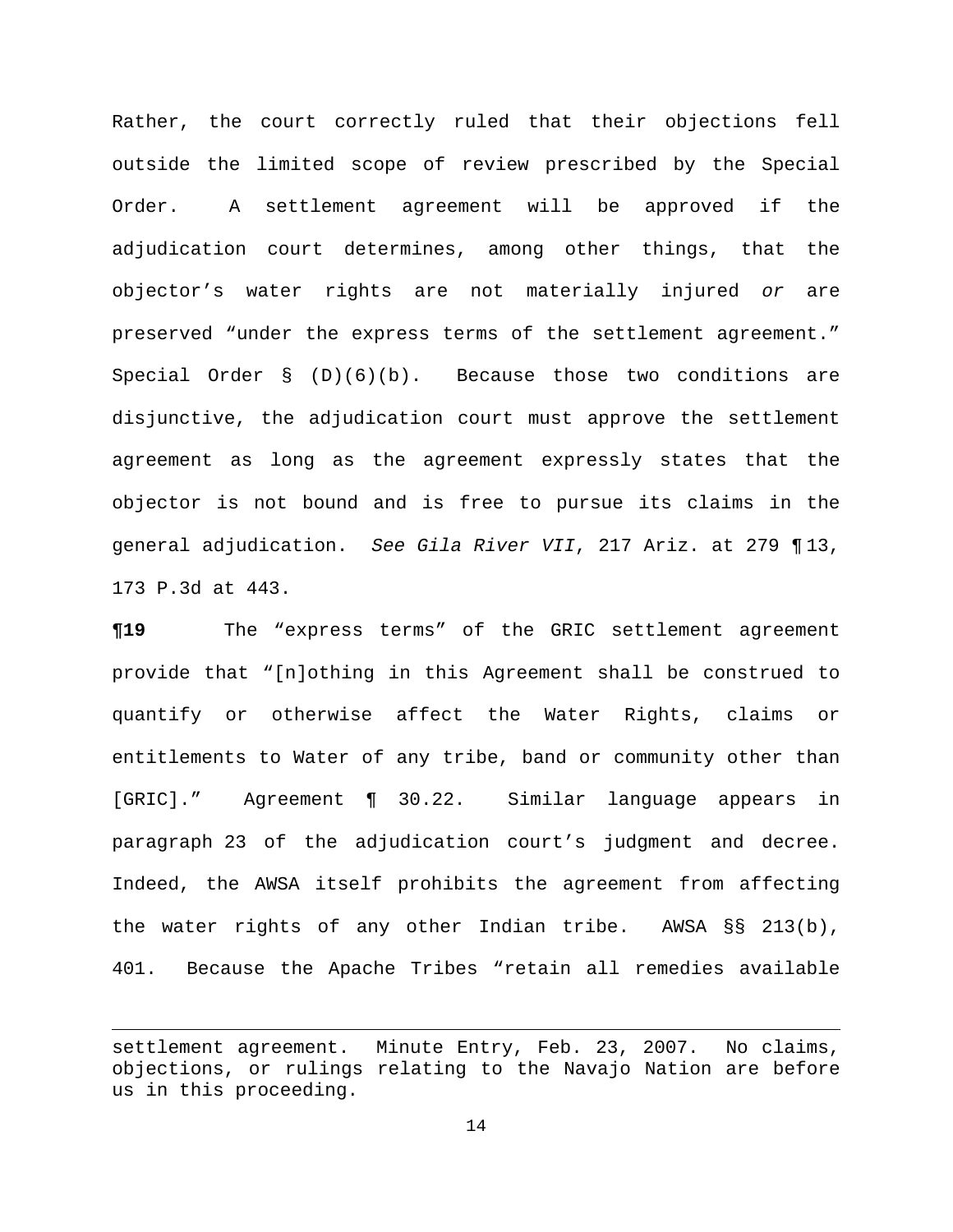before approval of the settlement necessary to protect their rights in the general adjudication[,]" approval of the settlement agreement did not hinge on absence of any material injury to the Apache Tribes. *Gila River VII*, 217 Ariz. at 281 ¶ 22, 173 P.3d at 445. And, in any event, because the settlement agreement does not affect their rights or remedies, it cannot materially injure them. *See id.*

**¶20** The Apache Tribes next claim that ADWR did not comply with the adjudication court's order requiring it to factually and technically assess the proposed settlement. Therefore, they assert, the court did not have an informed basis on which to determine whether the settlement agreement adversely affected their water rights. The Apache Tribes further argue they were entitled to a hearing on the merits of their material-injury objection.

**¶21** Pursuant to the court's order, ADWR produced a technical assessment that included a chapter addressing the "probable impacts of the settlement agreement" on both water resources and other claimants. Assessment at ch. 7. Nothing in the court's order required ADWR to specifically consider the impact of the settlement agreement on the Apache Tribes. Furthermore, an assessment of their rights (by either a technical analysis or a hearing on the merits) is irrelevant to a finding of material injury because the Apache Tribes are not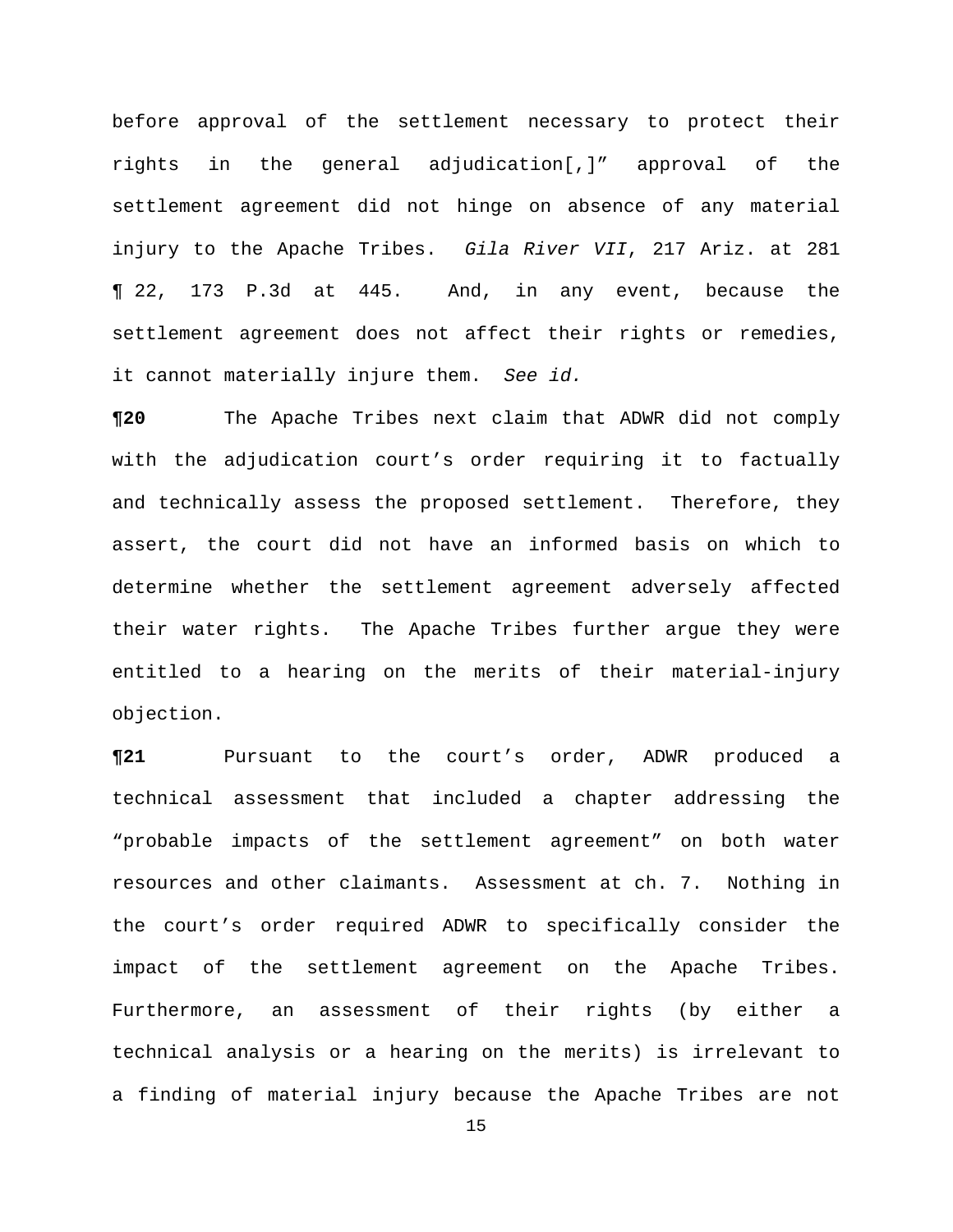bound by the settlement agreement. *See Gila River VII*, 217 Ariz. at 282 ¶ 30, 173 P.3d at 446.

**¶22** The Apache Tribes also contend the adjudication court never saw the executed version of the settlement agreement. But the judgment and decree expressly states that the court considered "the Amended and Restated Settlement Agreement dated October 21, 2005." And in the original application for special proceedings, the settling parties stated that copies of the agreement were available for inspection at ADWR as well as every county's superior court clerk's office. Application at 4  $\P$  3.<sup>7</sup> Therefore, we find no merit to this argument.

**¶23** Finally, the Apache Tribes assert that GRIC will receive more water by settlement than it could have established at trial. The settlement agreement provides GRIC with 653,500 AFY, which includes 328,800 AFY of Central Arizona Project ("CAP") water, 156,700 AFY of underground water, 155,400 AFY of surface water, and 12,600 AFY of reclaimed water. Agreement ¶ 4.1. Because CAP water is not from the Gila River system and

<sup>7</sup> The application is available at http://www.azwater.gov/ AzDWR/StatewidePlanning/Adjudications/AZWaterSettlements.htm (last visited Feb. 17, 2010).

<sup>8</sup> The surface water is composed of 125,000 AFY under the 1935 Globe Equity Decree; 5,900 AFY furnished by the Salt River Project in lieu and satisfaction of GRIC's rights under the 1903 Haggard Decree; 4,500 AFY of water from Roosevelt Water Conservation District; and 20,000 AFY of Salt River Project stored water. Assessment at 3-2, 3-8 to 3-11.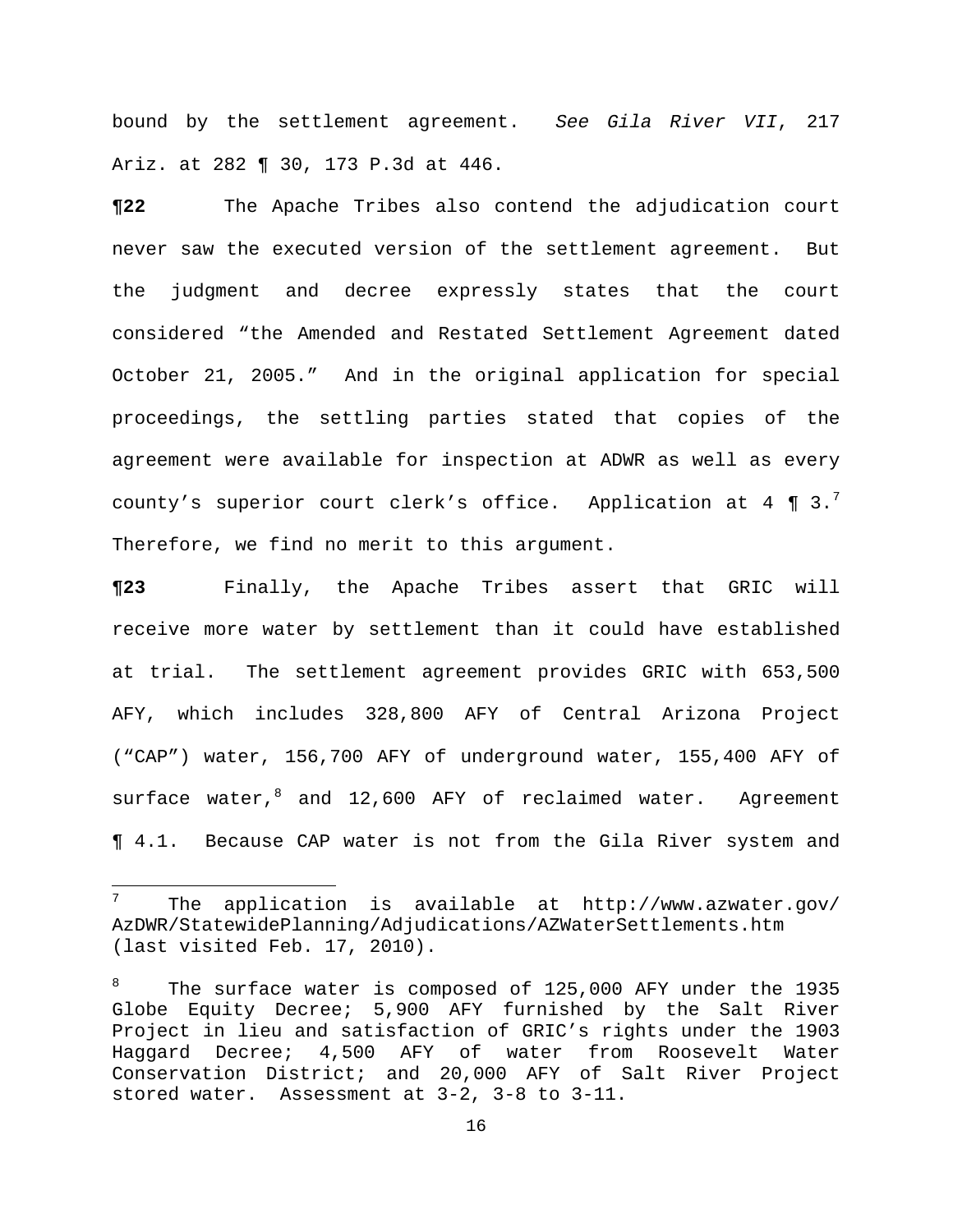source and is outside the adjudication court's jurisdiction, we exclude that water from our analysis.

**¶24** In the adjudication, GRIC claimed aboriginal rights of 934,805 AFY, federal reserved rights of almost 2.5 million AFY, and prior appropriative rights of 2.7 million AFY. The United States on GRIC's behalf also asserted a right to more than 1.5 million AFY. Assessment at 4-4 to 4-9. In addition, according to ADWR, the total average water use on the GRIC reservation for both agricultural and non-agricultural purposes is between 760,586 and 1,347,500 AFY. *Id.* at 8-4.

**¶25** The settlement plainly provides for fewer AFY than GRIC was allocated under the Globe Equity Decree ("Decree").<sup>9</sup> GRIC is entitled to at least  $967,215$  AFY under that Decree,<sup>10</sup> consisting of (1) 303,276 AFY (210,000 AFY with a time immemorial priority and 93,276 AFY with a 1924 priority) from the Gila River mainstem for 50,546 acres of GRIC's reservation, Decree, Articles V, VI(1)-(4); (2) 17,950 AFY of natural flow

<sup>9</sup> The Globe Equity Decree, which is under the jurisdiction of the federal district court, "defines and adjudicates the claims and rights of the parties [in that case to the use of the Gila River mainstem] by listing the dates of priority and amounts of water to which each is entitled. The Decree also specifies the places at which the parties may divert water." *Gila River VI*, 212 Ariz. at 67 ¶¶ 6-7, 127 P.3d at 885 (internal quotation marks omitted).

<sup>10</sup> Although not binding on the Apache Tribes, the LGWUs stipulated that the total quantity of existing water rights held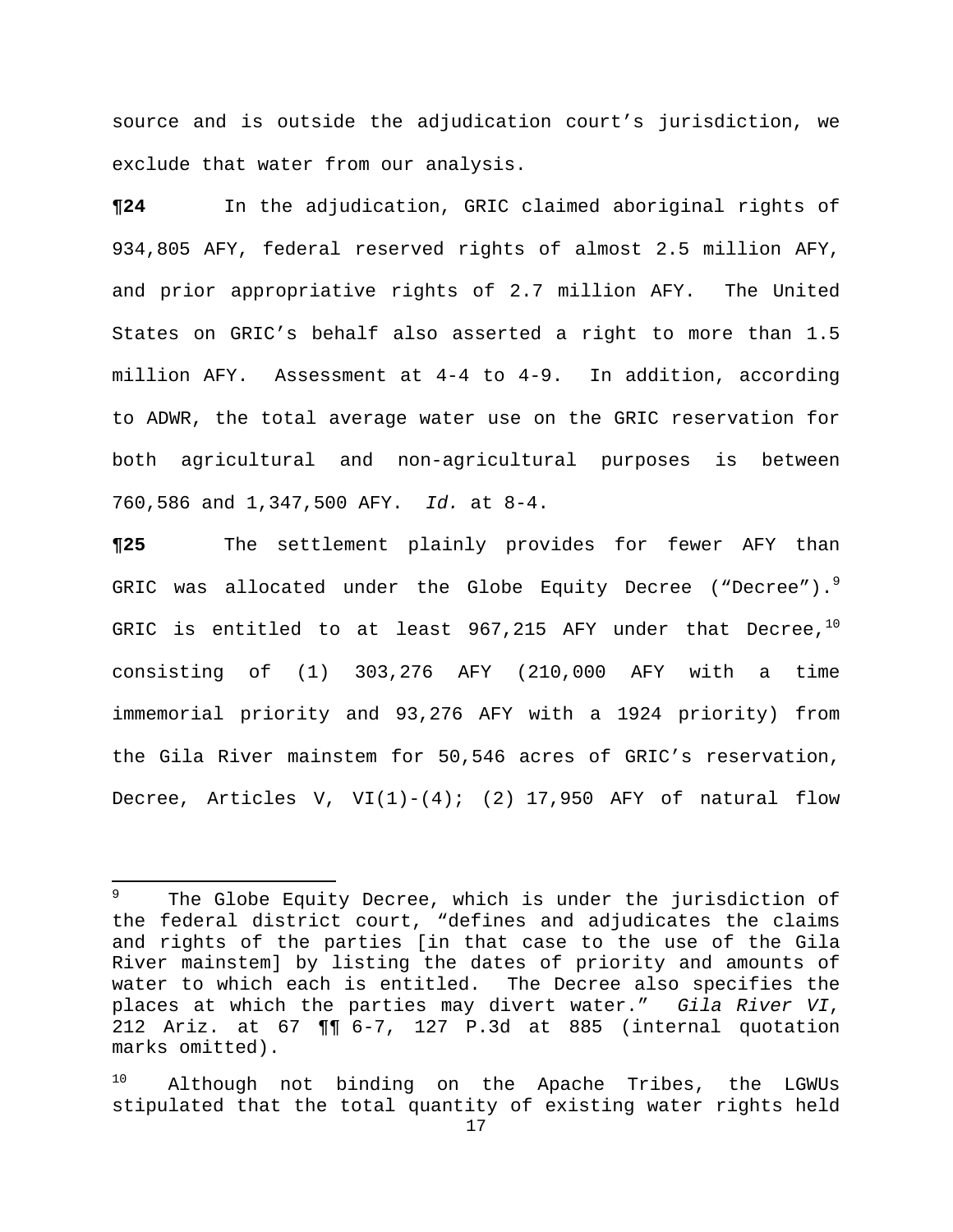water rights ranging in priority from 1873-1903 for 2,992.5 acres, *id.* Article VI(6); (3) 645,989 AFY of stored water with a 1924 priority date for 50,546 acres, which is GRIC's pro rata allocation of the San Carlos Irrigation Project's right to 1,285,000 AFY stored in the San Carlos Reservoir, *id.* Article VI(5); and (4) an unspecified amount of pumped groundwater, *id.* Article VII.

**¶26** In sum, the water claimed on behalf of GRIC, its current water use, and GRIC's Globe Equity Decree rights are each considerably greater than the amount allocated to it under the settlement agreement. Accordingly, the adjudication court had "a reasonable basis to conclude that [GRIC's] water rights . . . established in the settlement agreement . . . are no more extensive than [GRIC] would have been able to prove at trial." Special Order § (D)(6)(a).

**¶27** To the extent the Apache Tribes argue the GRIC settlement adversely affects the quality of their water, we conclude that the determination whether an Indian tribe receives more water by settlement than it could have shown at trial is limited to an analysis of water quantity. Settlement approval does not hinge on a finding that the quality of other claimants' water is unaffected. This limitation is necessary because of

<u> 1989 - Johann Stein, marwolaethau a bhannaich an t-an an t-an an t-an an t-an an t-an an t-an an t-an an t-a</u>

by GRIC and the United States on GRIC's behalf under the Globe Equity Decree was at least 967,215 AFY.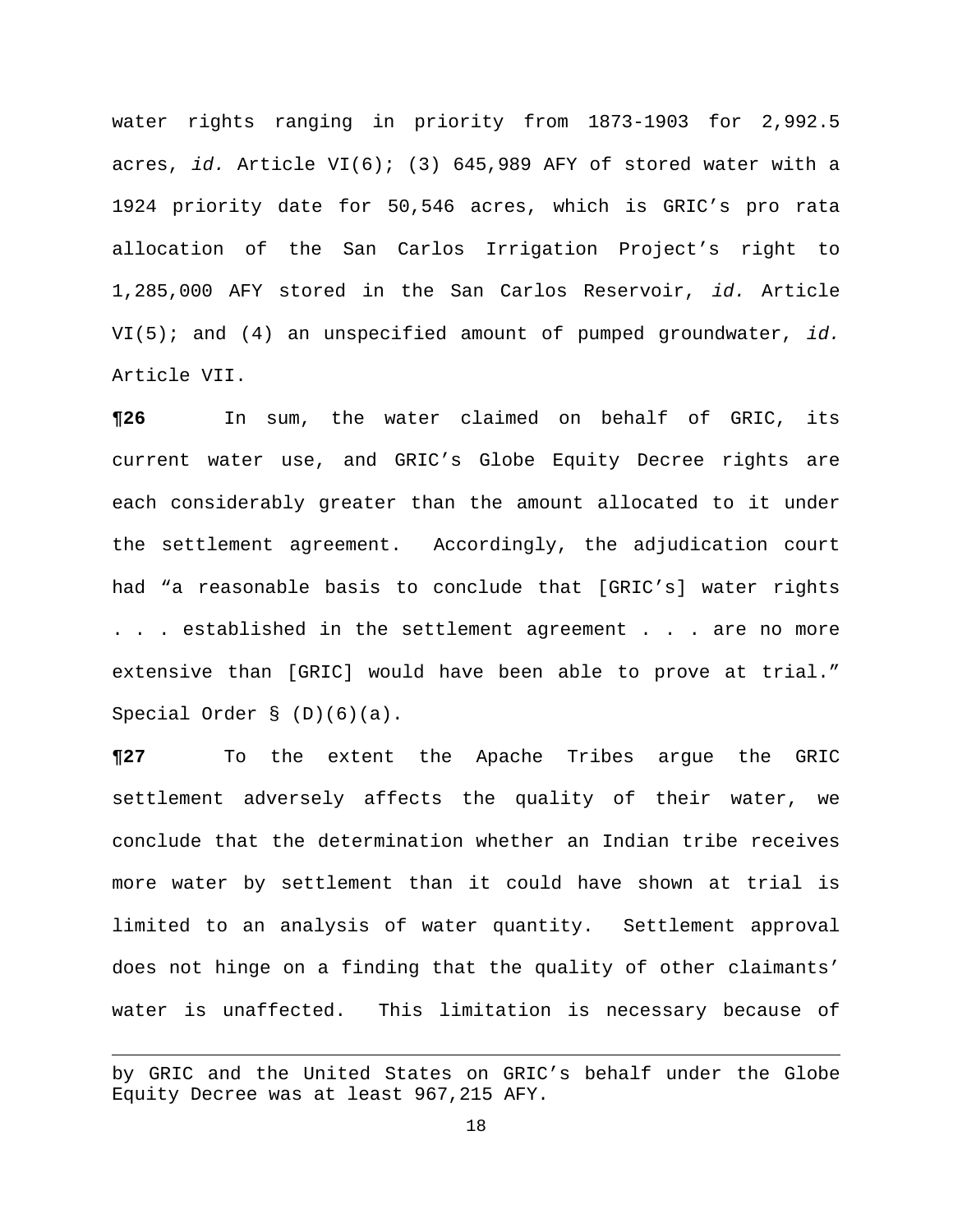the nature of the adjudication proceedings, in which parties are settling disputes over water rights at different times and with different parties. The consideration of any factors relating to water quality is not encompassed by the Special Order, would be fraught with speculation, and would unduly hinder and delay settlements.

**¶28** Although water quality is not a necessary or appropriate consideration under the Special Order, claimants may still assert their rights to a higher quality of water in the general stream adjudication, unless prohibited by agreements, prior decrees, or court rulings. The Apache Tribes' objection about the quality of their water fails here, however, because it falls outside the Special Order's scope of review.

### **The LGWUs**

**¶29** The LGWUs first argue material injury because the lack of priority dates and other attributes for the sources of water in the agreement makes it impossible to tell if water will be available to fulfill their water rights. $11$  But the water from the Gila River system allocated to GRIC under the settlement agreement retains all its pre-existing attributes and, as noted below, the LGWUs are not bound by the settlement. Thus, if the

<sup>&</sup>lt;sup>11</sup> In oral argument, the LGWUs claimed that seventy-two percent of GRIC's reservation was created after they first diverted water from the Gila River.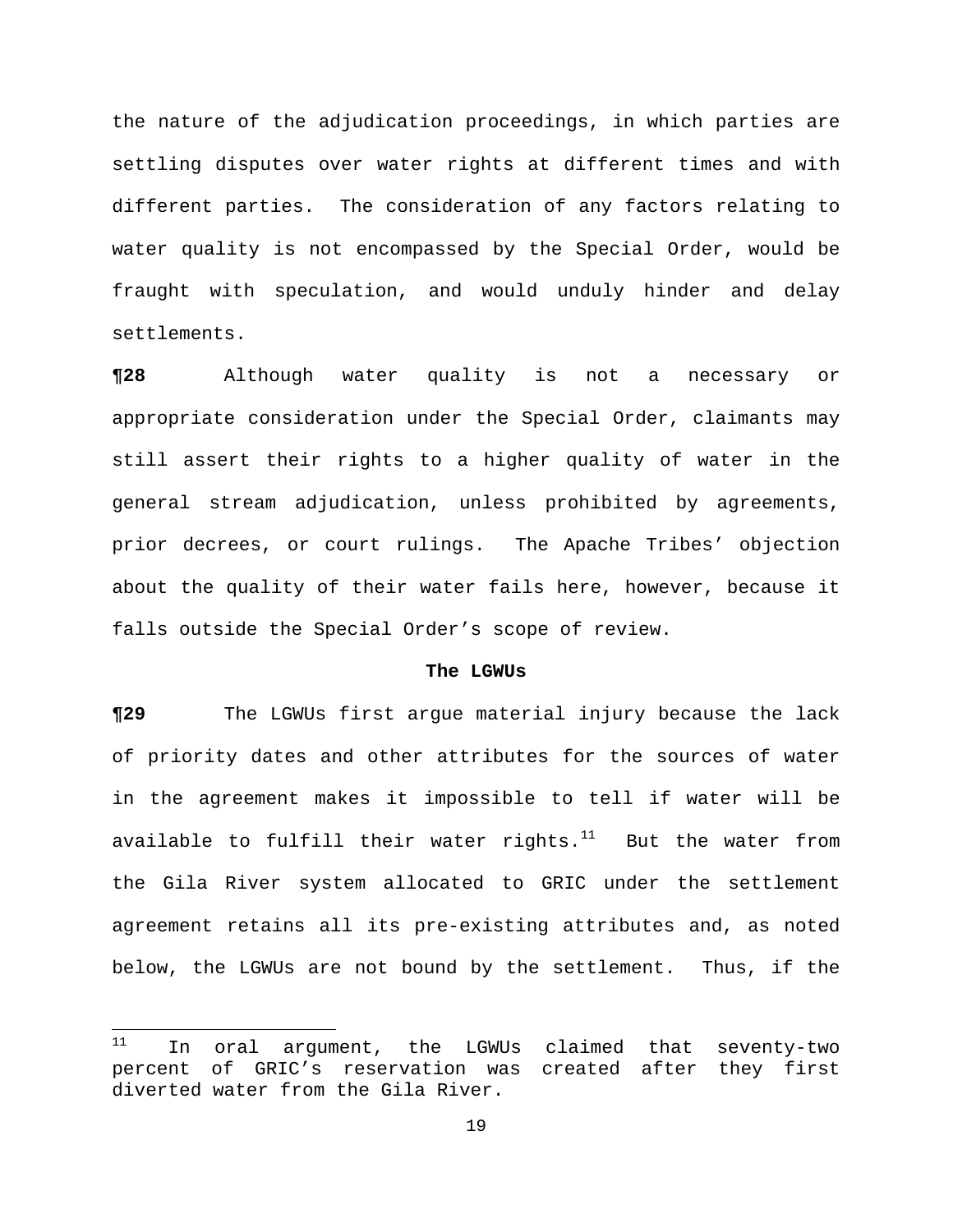LGWUs are unable to obtain sufficient water to satisfy their claimed entitlement, they remain free to assert their rights in the general stream adjudication. That GRIC's settlement means it no longer will serve in its traditional adversarial role against various upstream water users does not establish material injury to the LGWUs.

**¶30** The LGWUs also contend that applying the Special Order to preclude them from litigating their objections to this settlement violates their procedural and substantive due process rights. Specifically, the LGWUs argue that the settlement agreement results in a taking of their vested property rights by preventing them from making calls on the river, confirming water rights among the settling parties, requiring parties whose claims have not been adjudicated to contribute water to GRIC, and granting to other users (via the settlement agreement's "safe harbor" provisions) water rights that displace their senior rights. The Special Order, the LGWUs assert, prevents them from pursuing and establishing those claims.

**¶31** In upholding the Special Order's application in *Gila River VII*, however, we stated that, "[t]hrough the Special Order, this Court sought to balance the rights of Indian tribes to seek settlement of their claims against the rights of other claimants." 217 Ariz. at 279 ¶ 11, 173 P.3d at 443. For the reasons discussed earlier, *supra* ¶¶ 10-13, we are not inclined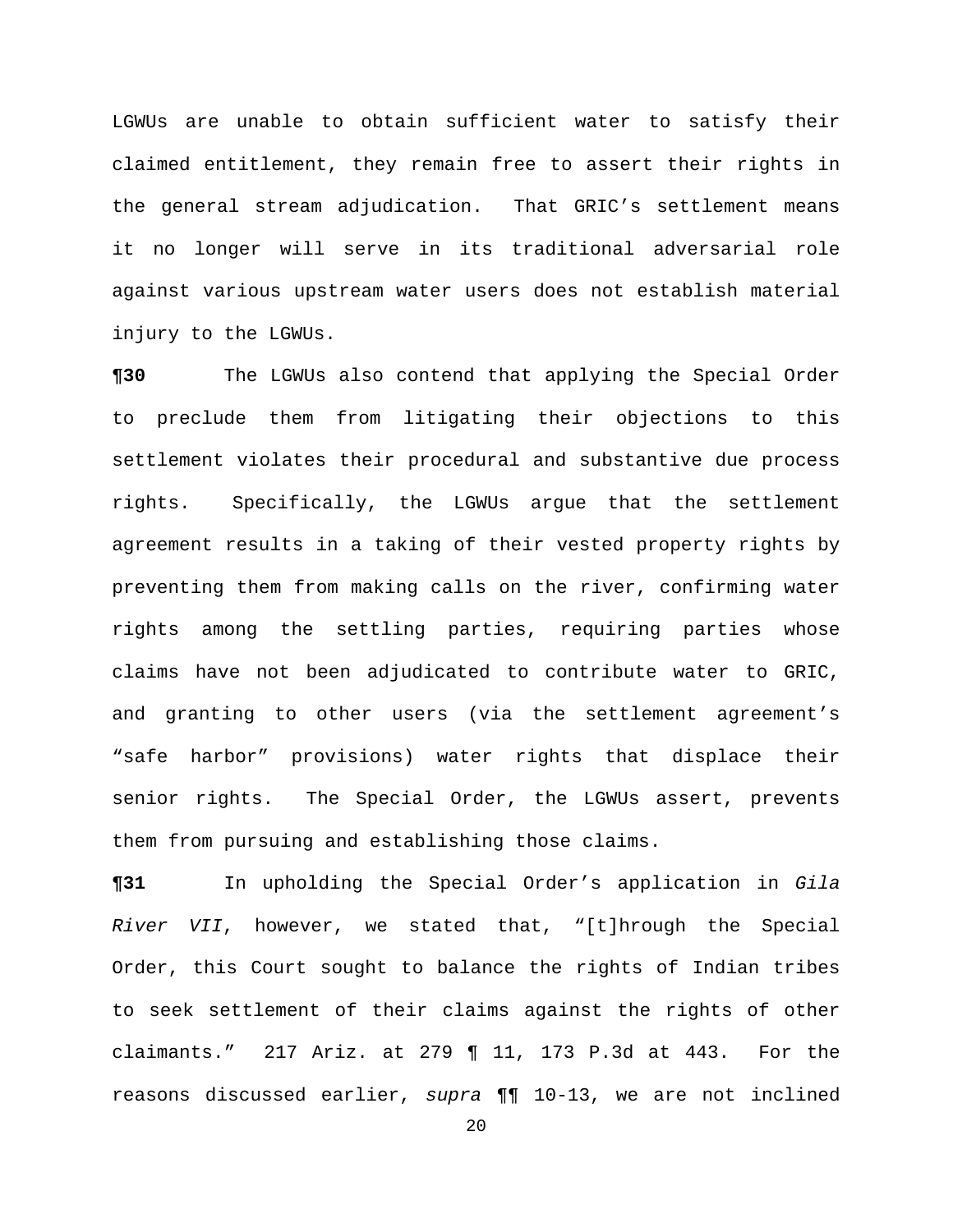to overturn or deviate from the Special Order at this late date, particularly when doing so would frustrate or unduly delay goodfaith settlements. Therefore, the adjudication court correctly rejected the LGWUs' broad challenge to the Special Order itself and, instead, properly focused on whether any of their objections fell within the Special Order's limited scope.

**¶32** The LGWUs next assert that the adjudication court's judgment and decree unlawfully binds them because the settlement agreement does not expressly provide otherwise. The LGWUs are not bound by the settlement or judgment, however, because they are not settling parties and did not sign either the settlement agreement or the proposed Paloma Agreement.<sup>12</sup> *See Martin v. Wilks*, 490 U.S. 755, 762 (1989) ("A judgment or decree among parties to a lawsuit resolves issues as among them, but it does not conclude the rights of strangers to those proceedings."), *superseded by statute on other grounds*, 42 U.S.C. § 2000e-2(n) (1991); *see also Gila River VII*, 217 Ariz. at 281 ¶ 22, 173 P.3d at 445.

**¶33** Paragraph 24 of the judgment and decree provides: Nothing in the Settlement Agreement shall

<sup>12</sup> The Paloma Agreement was offered for the LGWUs' acceptance until the enforceability date of the settlement agreement. The Paloma Agreement provided that GRIC and the United States would not challenge the LGWUs' water claims, and in return the LGWUs would refrain from objecting to GRIC's use of water in accordance with the settlement agreement.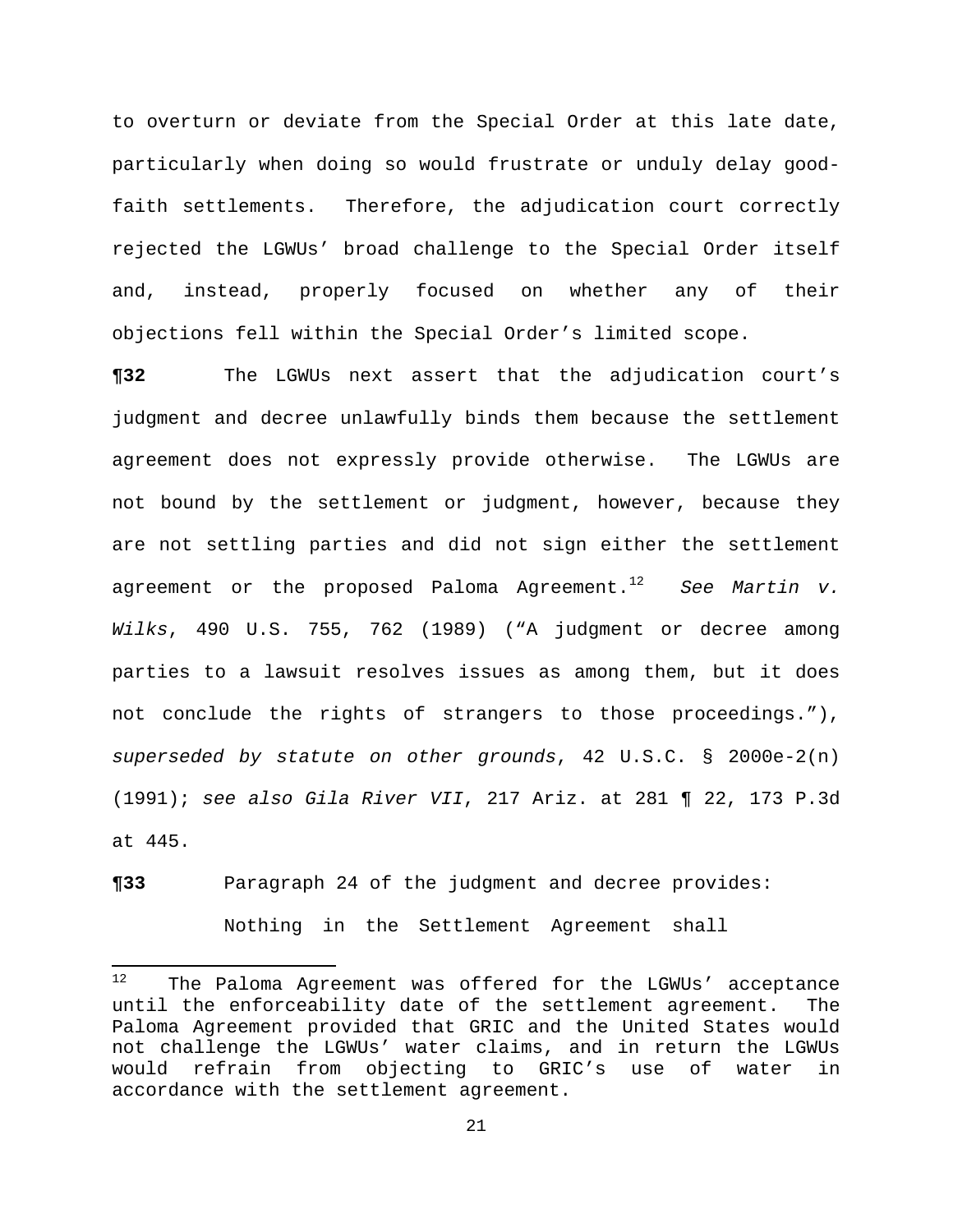affect the right of any Party, other than the Community and the United States, on behalf of the Community, Members and Allottees, to assert any priority date or quantity of water for Water Rights claimed by such Party in the Gila River Adjudication or other court of competent jurisdiction.

In a footnote, the judgment and decree states that "[c]apitalized terms used [therein] shall be as defined in the Settlement Agreement." And the settlement agreement states the term "'Party' shall mean an entity represented by a signatory to this Agreement." Agreement ¶ 2.129.

**¶34** Nonetheless, in accordance with the clear intent of the adjudication court, the understanding of the settling parties, applicable legal principles, and common sense, we interpret "Party" in the judgment and decree as including all parties in the general stream adjudication. Based on this interpretation of the judgment and decree, with which GRIC and the United States agreed at oral argument in this Court, neither the LGWUs nor any other non-settling claimants (such as ASARCO) in the adjudication are bound by the terms of the settlement agreement or otherwise prevented from asserting their rights to Gila River water.

**¶35** Although the GRIC settlement agreement provides, with certain exceptions pertaining to Indian tribes, that the Globe Equity Decree "shall be binding upon all parties" to these proceedings, the adjudication court omitted that provision from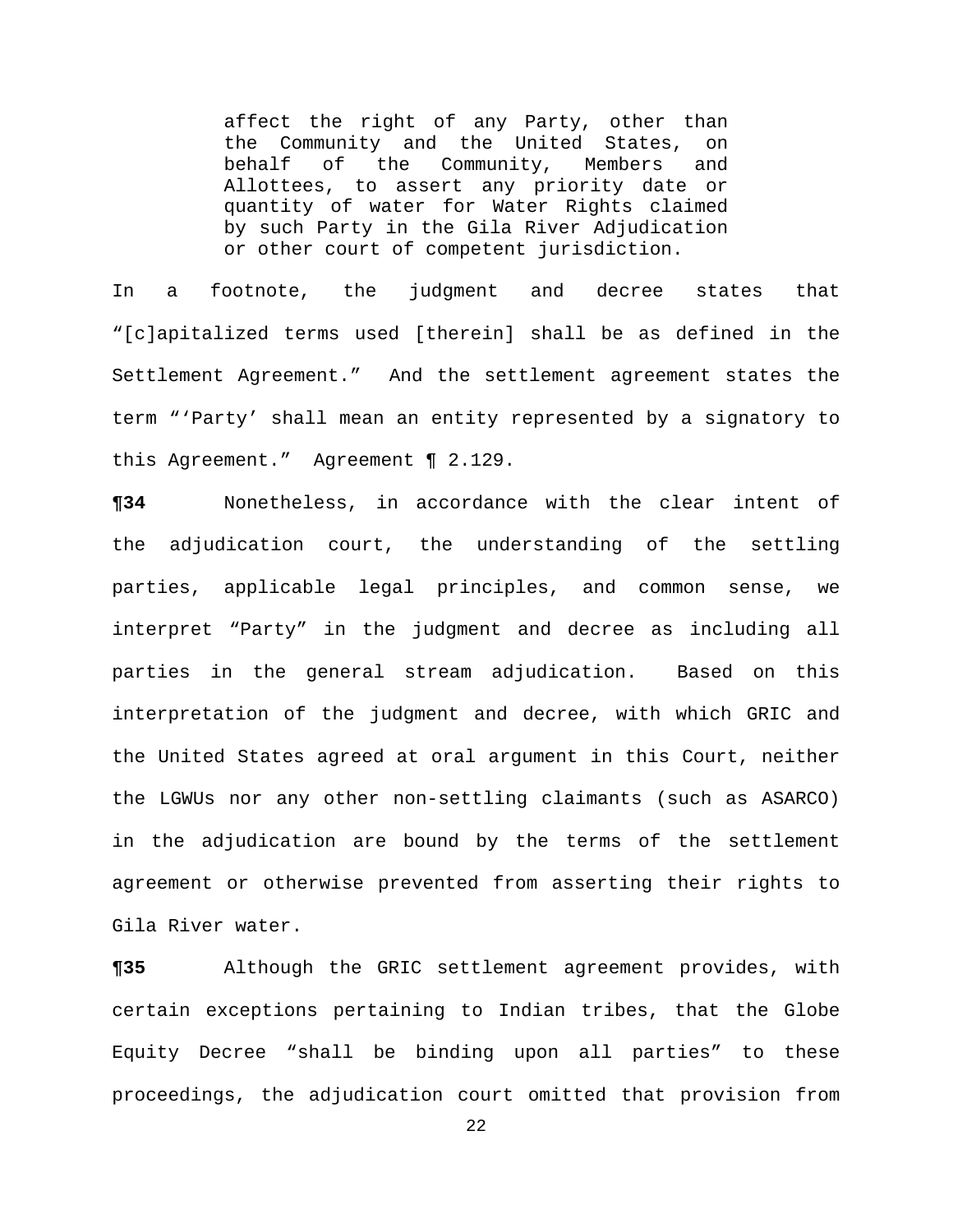its judgment and decree. As that court pointed out, however, Arizona Revised Statutes (A.R.S.) § 45-257(B)(1) (2003) requires the adjudication court to accept the determination of water rights and the appropriation dates in prior decrees unless such rights have been abandoned.13 *Id.* Thus, although the LGWUs may argue they have higher priority rights, they cannot deny that GRIC and the United States on GRIC's behalf possess the rights and priority dates set forth in prior decrees, absent abandonment.

**¶36** Among other constitutional challenges, the LGWUs argue the settlement agreement's safe harbor provisions create an unconstitutional riparian system of water allocation. Under those provisions, GRIC, the San Carlos Irrigation & Drainage District, and the United States agreed not to challenge, object to, or call on qualified users that were not parties to the Globe Equity Decree as long as their water use complied with stated conditions. Agreement ¶¶ 26.8.1, 26.8.2.1, 26.8.2.3. The LGWUs also claim the settlement agreement violates Arizona's severance and transfer of water rights statute, *see* A.R.S. § 45-

<sup>13</sup> The Globe Equity Decree, *see supra* note 9, is discussed in *Gila River VI*, 212 Ariz. at 67 ¶¶ 4-7, 127 P.3d at 885. According to ADWR's technical assessment of the GRIC settlement, the 1903 Haggard Decree, entered in an action the United States filed, "recognized the rights of [GRIC] lands and established the number of acres and associated priority dates ranging from pre-1894 through 1901." Assessment at 3-10, n.9.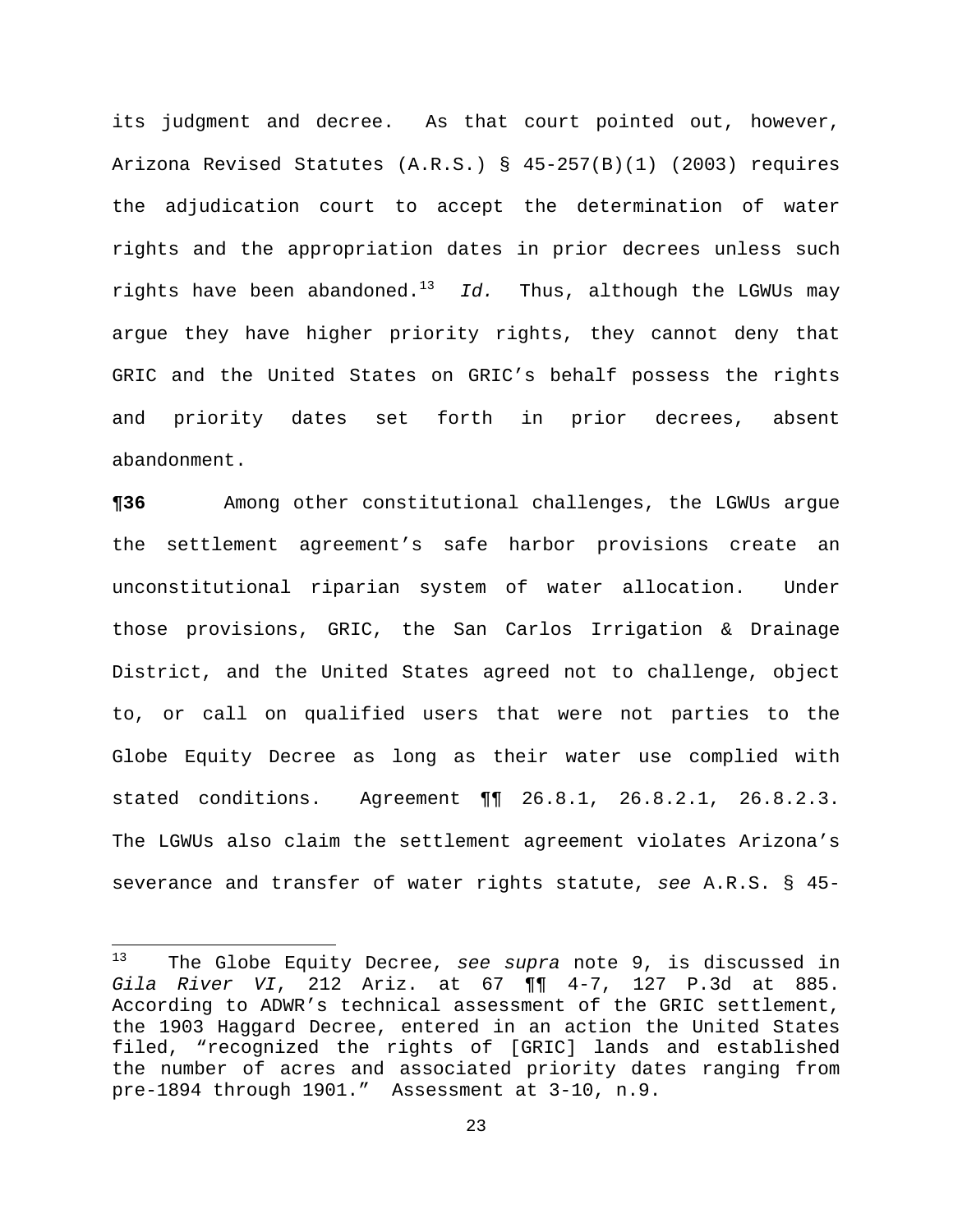172(A)(5), because the Paloma Irrigation & Drainage District did not approve any changes in the points of diversion or places of use for the water sources in the agreement.

**¶37** As did many of the objections raised in *Gila River VII*, however, the LGWUs' constitutional and statutory arguments fall outside the Special Order's limited scope of review and can be addressed at a later date without injury to the LGWUs. $14$  217 Ariz. at 280 ¶ 17, 173 P.3d at 444. In any event, the safe harbor provisions do not change the system for allocating water – they simply protect eligible users with junior water rights from receiving a call from GRIC to satisfy its senior rights. The provisions also do not prevent any other party from asserting its priority water rights. In addition, because the LGWUs are not bound by the settlement agreement, they may seek relief if the safe harbor provisions ultimately result in an adverse impact on their water rights. *See Gila River VII*, 217 Ariz. at 280 ¶ 19, 173 P.3d at 444. Likewise, the Paloma Irrigation & Drainage District may bring a claim later if it determines that water is being contributed to GRIC in violation of A.R.S. § 45-172(A)(5).

 $14$  For that same reason, we do not address the Apache Tribes' challenges to the safe harbor provisions on constitutional grounds, first raised belatedly in their reply brief. *See Webster v. Culbertson*, 158 Ariz. 159, 163, 761 P.2d 1063, 1067 (1988) (issue not raised and argued in opening brief is waived).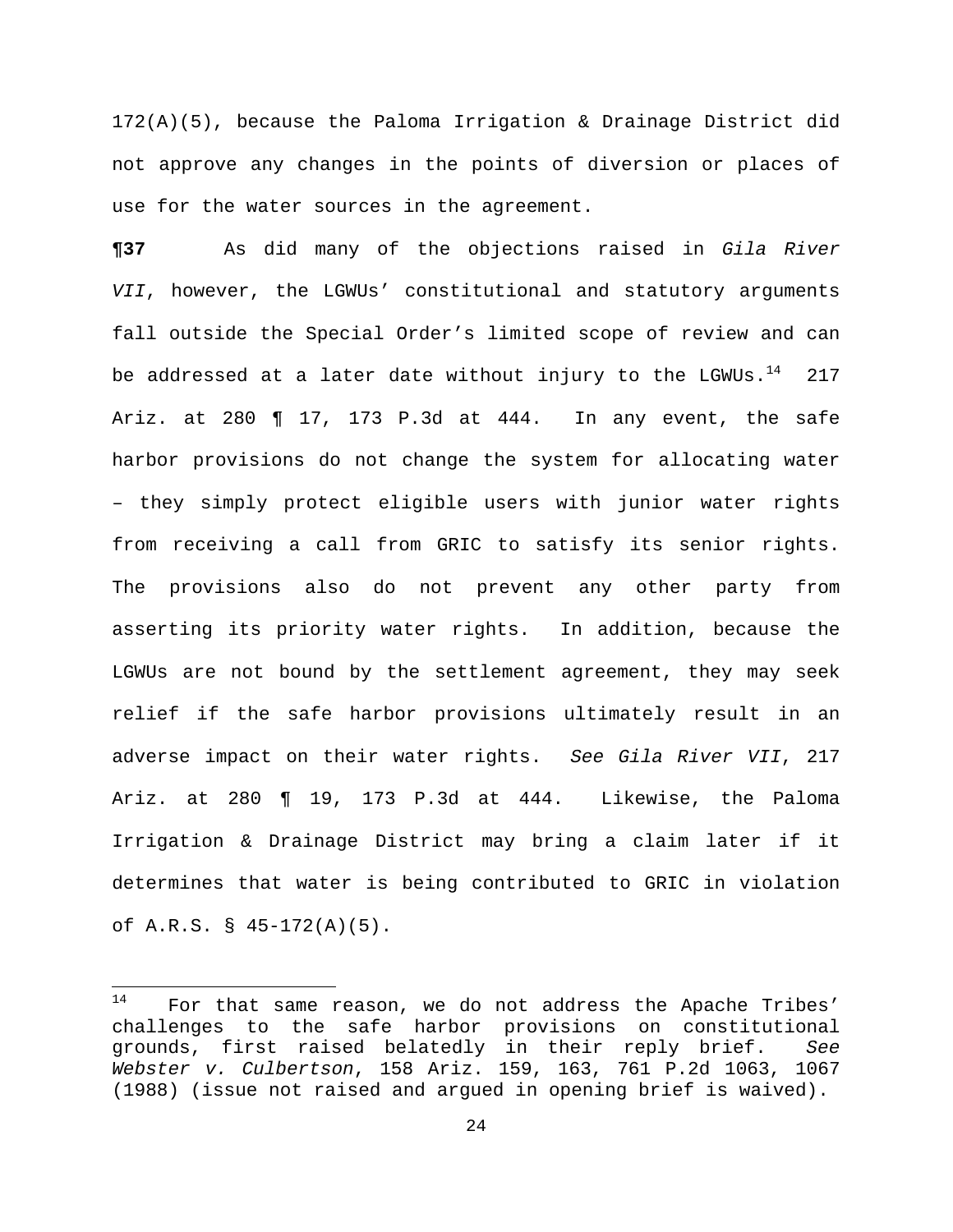**¶38** The LGWUs next assert the adjudication court should have included CAP and Blue Ridge stored water when it considered the quantity of water GRIC obtained by settlement. In its assessment, however, ADWR excluded only CAP and reclaimed water from its determination whether GRIC settled for less water than it could have proven at trial.<sup>15</sup> Assessment at 8-4 to 8-5. CAP water is delivered pursuant to contract with the federal government and is not subject to appropriation under state law. *Maricopa-Stanfield Irrigation & Drainage Dist. v. United States*, 158 F.3d 428, 431 (9th Cir. 1998). Therefore, CAP water, which is outside the jurisdiction of the adjudication court, was properly excluded from ADWR's analysis. *See Gila River VII*, 217 Ariz. at 283 ¶¶ 31-32, 173 P.3d at 447.

**¶39** Finally, the LGWUs claim that the settlement agreement breaches the 1945 Arlington Agreement, in which GRIC and the United States agreed to restrict their water use on the reservation so that Arlington Canal Company would continue to receive water flows. The settlement agreement, however, does not alter Arlington's rights under the Arlington Agreement or prevent Arlington from asserting such rights. In addition, as

<sup>15</sup> ADWR included Blue Ridge stored water (an average of 500 AFY) in its analysis because, when this water is provided under certain conditions, the amount of underground water specified in the agreement was reduced by an equivalent amount. Agreement ¶ 4.1, n.2.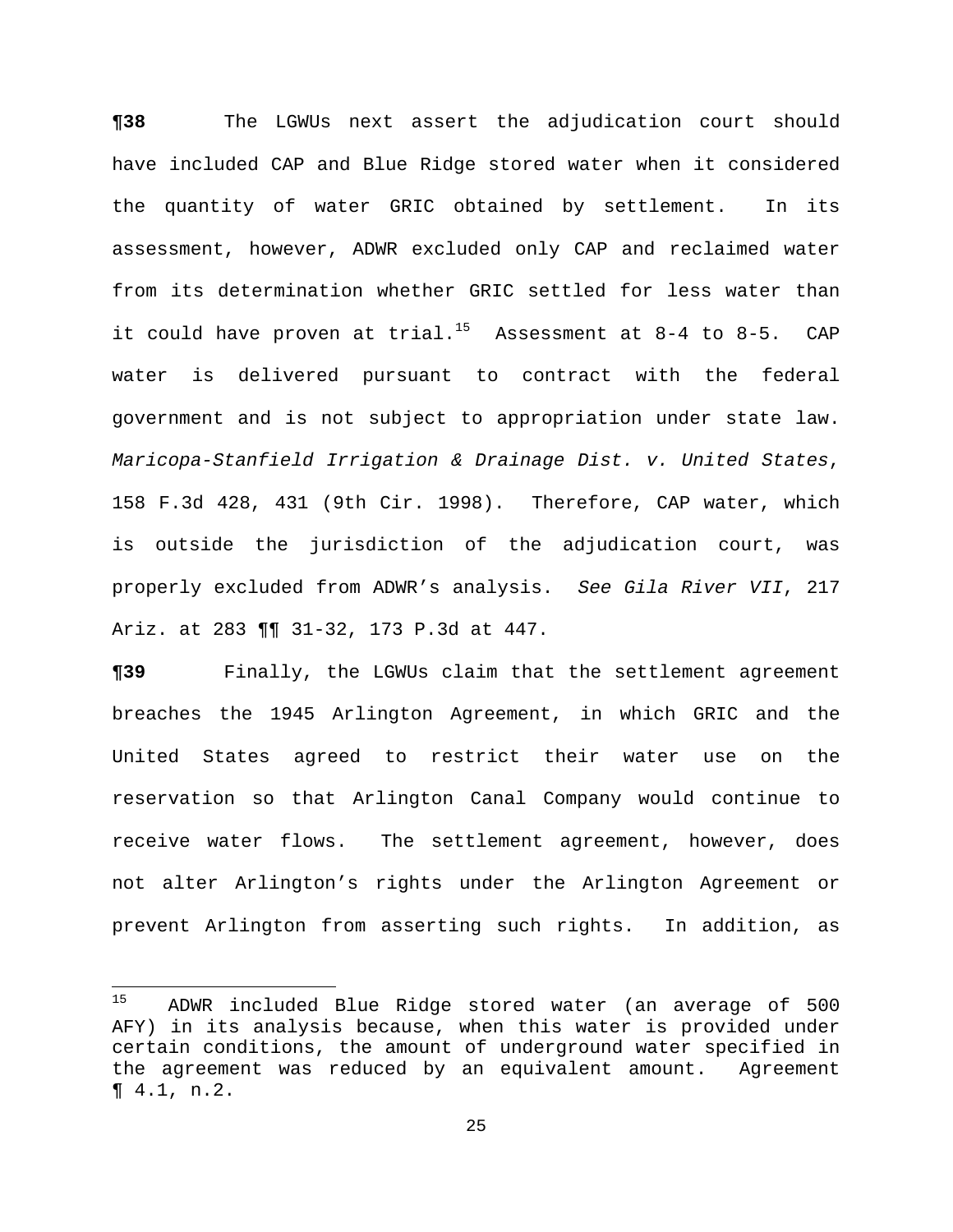noted above, we interpret the judgment and decree to preserve the rights of all non-settling parties in the adjudication.<sup>16</sup> In sum, the adjudication court did not err in rejecting the LGWUs' objections to the settlement.

### **ASARCO**

**¶40** ASARCO is a successor in interest to Kennecott Copper Corporation, which was a party to the Globe Equity Decree. The Decree allows ASARCO to withdraw up to 16,221 AFY from the Gila River mainstem.

**¶41** ASARCO first argues the GRIC settlement agreement breaches the 1977 Water Rights Settlement and Exchange Agreement ("1977 Agreement"), in which ASARCO agreed that it would either pay for or provide an equivalent amount of CAP water to GRIC in exchange for any water diverted from the Gila River. The 1977 Agreement also gives ASARCO priority over Gila River water received in exchange for CAP water.

**¶42** This contract claim falls outside the scope of review allowed by the Special Order. *See Gila River VII*, 217 Ariz. at 280 ¶ 17, 173 P.3d at 444. Moreover, the 1977 Agreement (¶ 35) states that "all actions for the enforcement . . . of this

<sup>&</sup>lt;sup>16</sup> The LGWUs also argue that ADWR failed to obey the adjudication court's order to analyze the impact of the settlement agreement on other claimants' water rights. We have considered and rejected the same objection made by the Apache Tribes. *See supra* ¶¶ 20-21.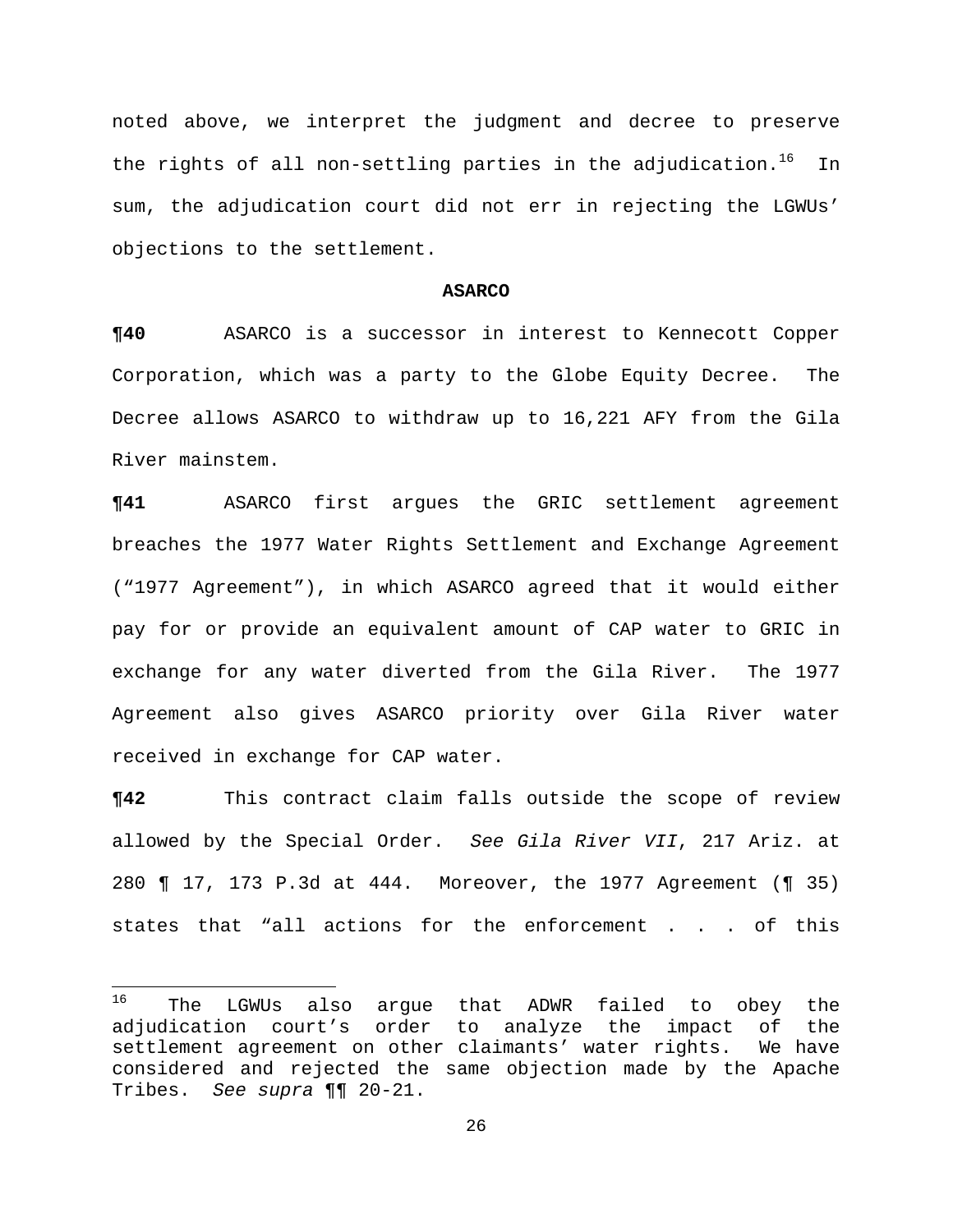AGREEMENT shall be brought in courts of the United States." Thus, if the GRIC settlement causes a breach of the 1977 Agreement, ASARCO may assert its rights under that agreement in federal court.

**¶43** ASARCO next asserts that it is materially injured because the settlement, through the operation of A.R.S. § 45- 257(B)(1), improperly extends the reach of the Globe Equity Decree to Gila River tributaries. Specifically, the settlement agreement provides that GRIC shall have the right to 653,500 AFY from several water sources, including a variable quantity of water diverted pursuant to GRIC's Globe Equity Decree rights with time immemorial priority. ASARCO contends that users of the San Pedro River are now arguably bound by GRIC's time immemorial priority on that tributary, even though the relative priority of rights must still be determined in the adjudication.

**¶44** ASARCO's claims to the San Pedro are unaffected. "[T]he [Globe Equity] Decree adjudicated only claims to the Gila River mainstem and not to its tributaries. The Decree therefore has no preclusive effect as to the tributaries." *Gila River VI*, 212 Ariz. at 76 ¶ 38, 127 P.3d at 894. ASARCO remains free to assert its claim of senior rights to the San Pedro River when the relative water rights of that tributary are determined in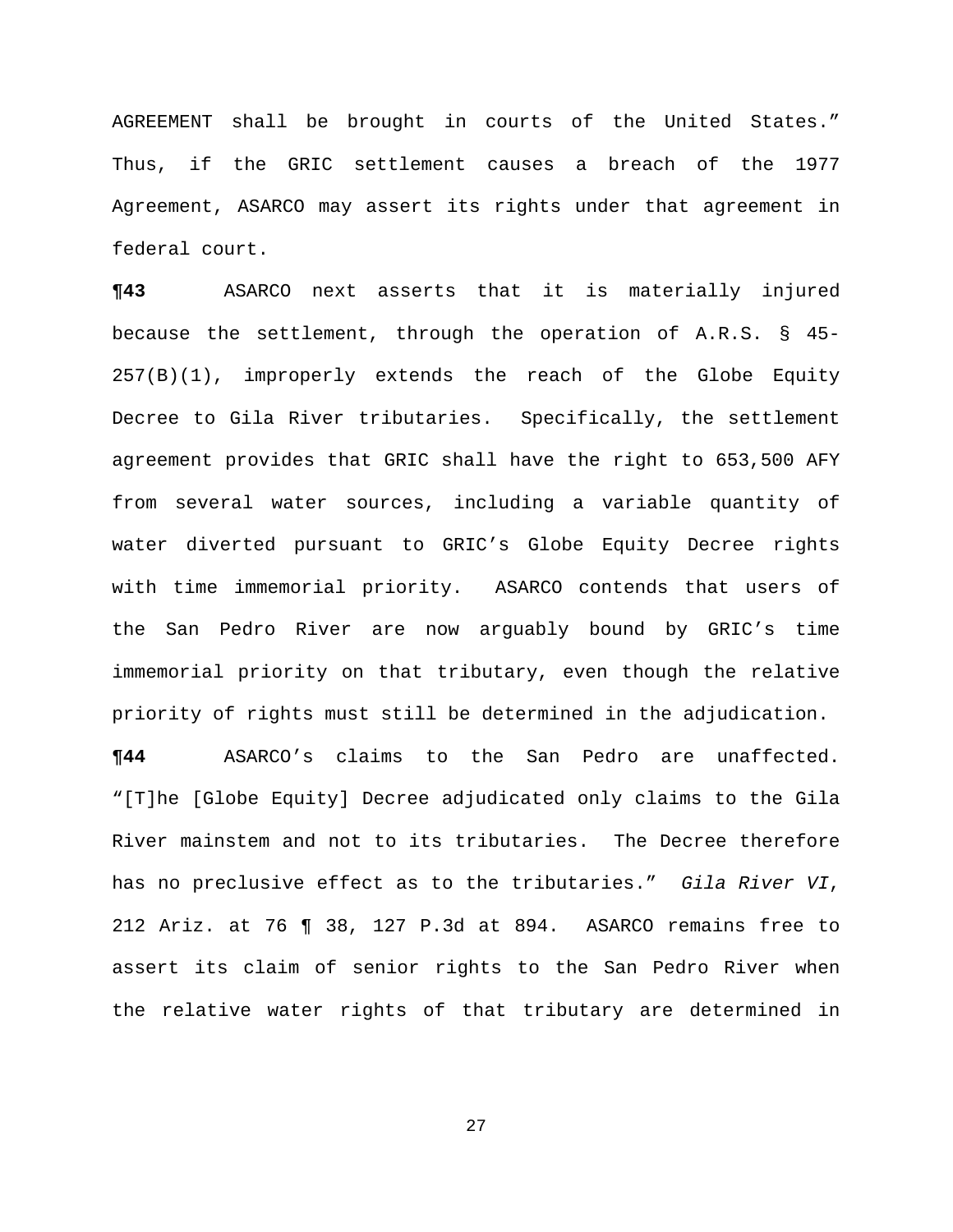the general stream adjudication. $17$ 

**¶45** ASARCO further contends the settlement agreement's safe harbor provisions deny it equal protection and confer special benefits to GRIC in violation of the Arizona Constitution. Specifically, ASARCO asserts the Upper Gila River Watershed Maintenance Program, described below, uses state legislation to implement protections against certain new water uses and to regulate existing uses, but permits the settling parties to decide independently who benefits from these protections. ASARCO claims that, were it not expressly excluded by name in the agreement, it would have qualified for protection under the safe harbor provisions.

**¶46** The adjudication court, however, correctly declined to address ASARCO's safe-harbor argument as outside the scope of the Special Order. *Gila River VII*, 217 Ariz. at 280 ¶ 17, 173 P.3d at 444. ASARCO's claim is flawed for other reasons. In the settlement agreement, ¶ 26.8.1, the settling parties agreed to establish the Upper Gila River Watershed Maintenance Program

<sup>&</sup>lt;sup>17</sup> Because the judgment and decree provides GRIC with the right to divert water from the Gila River mainstem, however, the water users of the tributaries may be affected due to the limited amount of available Gila River water. "[P]rior appropriations of the water of the main stream include the right to the waters of the tributaries, above the points of diversion, to the full extent of those prior appropriations." Clesson S. Kinney, *A Treatise on the Law of Irrigation and Water Rights*, § 649, at 1137 (2d ed. 1912).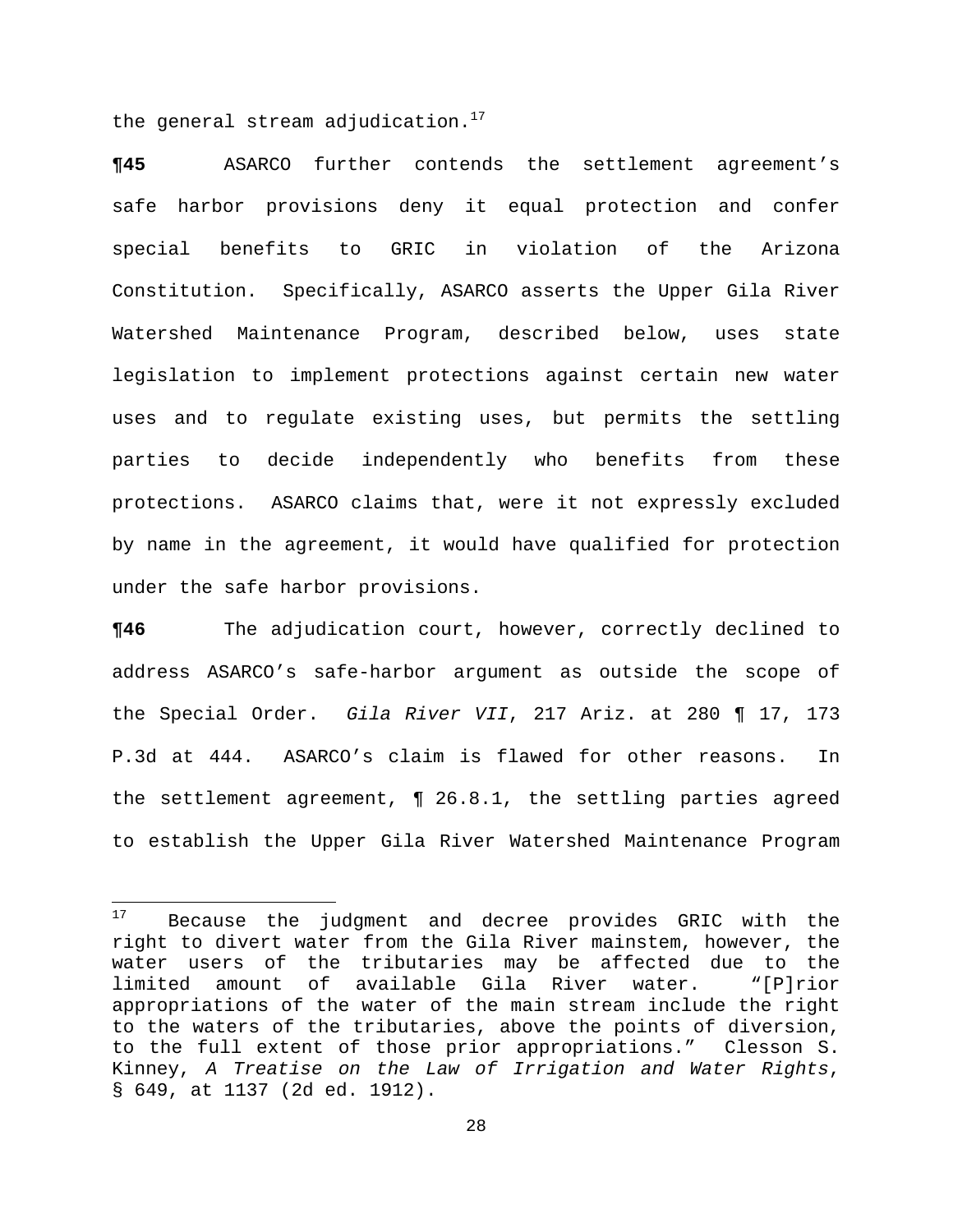("Program"). The Program was enacted by the legislature, codified in A.R.S. §§ 45-2601 to 45-2654, and created the Gila River Maintenance Area. Subject to specified exceptions, the Program prohibits the construction of new dams, the enlargement of existing dams, and new irrigation of lands within this area.<sup>18</sup> A.R.S. §§ 45-2631, 45-2641; Assessment at 3-14. The Program applies to all persons who contemplate performing any of these acts in the maintenance area.

**¶47** As discussed above, the settlement agreement's safe harbor provisions restrict the ability of GRIC, the San Carlos Irrigation & Drainage District, and the United States to challenge, object to, or call on specified users provided they meet certain conditions and the Program remains in effect. Agreement ¶¶ 26.8.1, 26.8.2.1, 26.8.2.3; Assessment at 3-14 to 3-15. The specified users primarily consist of those "persons, entities, corporations, or municipal corporations [and their successors] . . . in the Gila River Watershed above Ashurst-Hayden Diversion Dam . . ., [whose] Diversion is not specifically authorized by the Globe Equity Decree." Agreement ¶ 2.124B. ASARCO and some others are expressly excluded from this definition. *Id.*

 $18$  The irrigation of land in the maintenance area is prohibited unless the land was being irrigated between January 1, 2000 and August 12, 2005. Assessment at 3-14.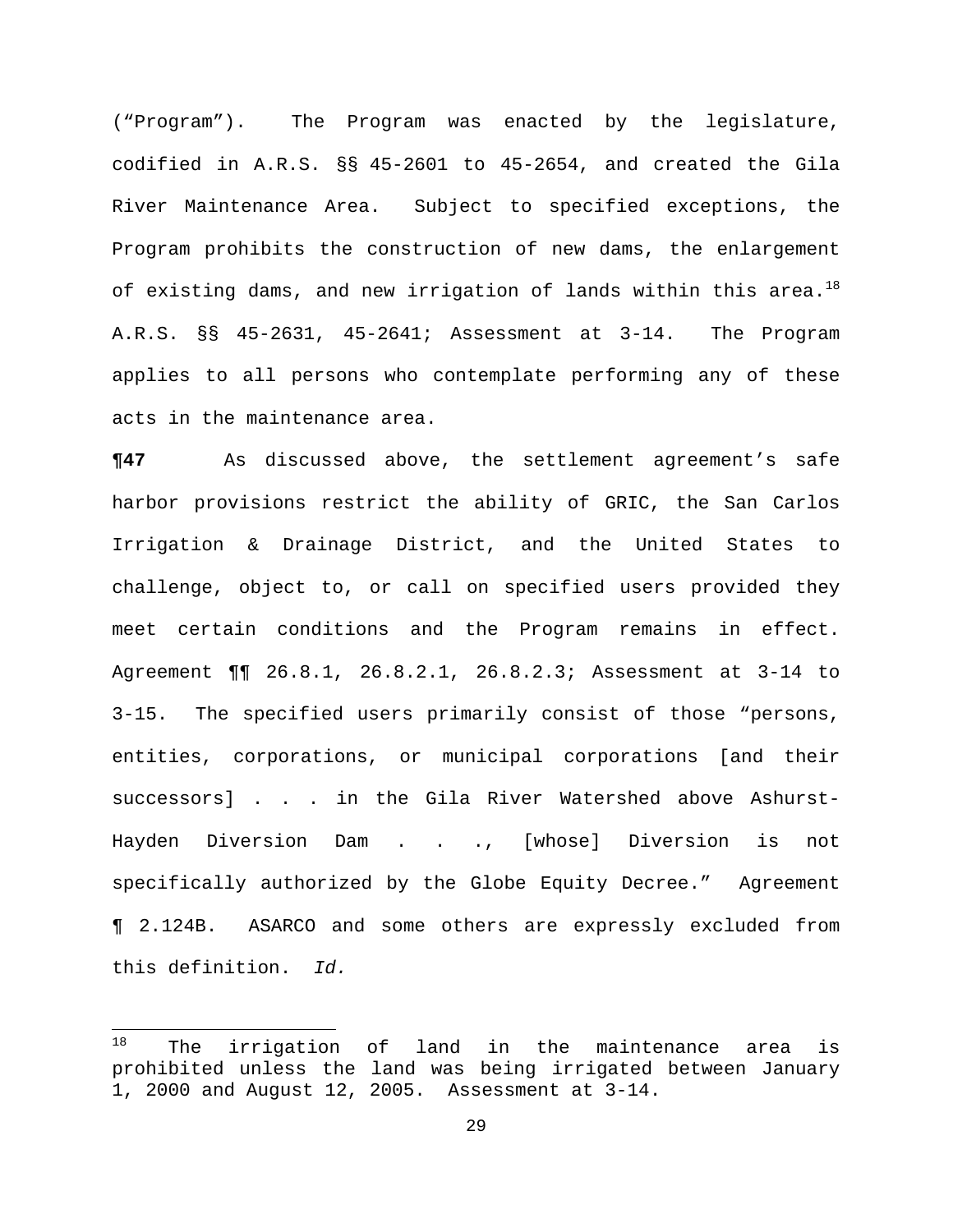**¶48** Although the Program was enacted by the legislature, the safe harbor provisions were not statutorily prescribed but rather are merely part of the settlement agreement among the parties. The settling parties were entitled within their agreement to treat certain water users differently based on their past relationship with them. *See Goodman v. Newzona Inv. Co.*, 101 Ariz. 470, 474, 421 P.2d 318, 322 (1966) ("[E]quity respects and upholds the fundamental right of the individual to complete freedom to contract or decline to do so, as he conceives to be for his best interests, so long as his contract is not illegal or against public policy." (quoting *McCall v. Carlson*, 172 P.2d 171, 187-88 (Nev. 1946))). ASARCO differs from the water users who qualified for the safe harbor because it is a party to the Globe Equity Decree, is in a contractual relationship with a settling party (the 1977 Agreement), and was in the process of negotiating another exchange agreement with  $GRIC.^{19}$  Regardless of its treatment within the settlement agreement, ASARCO remains subject to the statutory provisions of the Program, as do all other entities in the region. Therefore, the agreement neither violates ASARCO's equal protection rights nor confers special benefits to GRIC.

<sup>&</sup>lt;sup>19</sup> According to ASARCO, negotiations for the new exchange agreement were part of the overall settlement process but failed to result in a new agreement.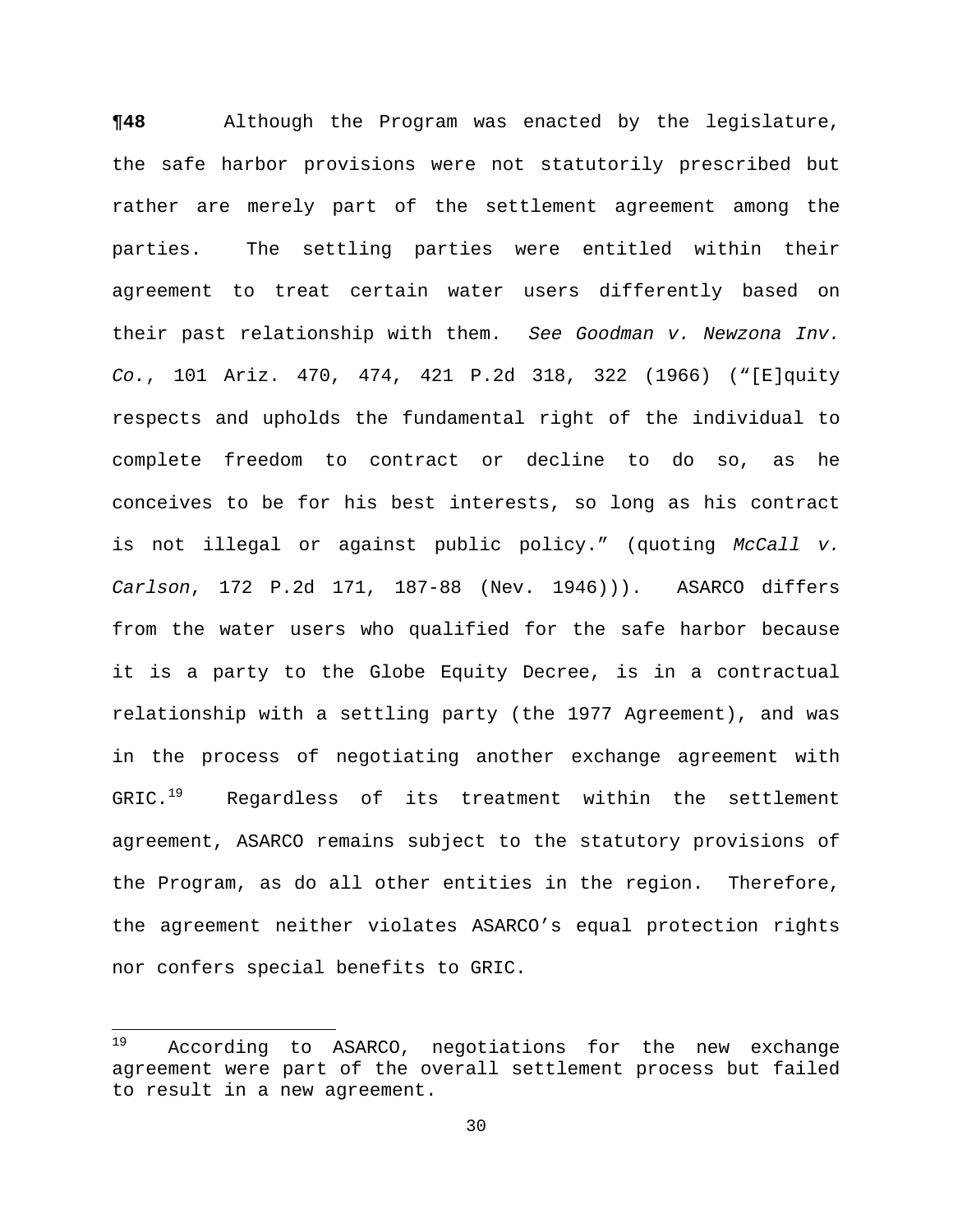**¶49** ASARCO also argues that the safe harbor provisions confer benefits on GRIC that are qualitatively greater than it would otherwise have been able to prove at trial. Specifically, ASARCO claims that the safe harbor provisions provide GRIC with "selective call" in that GRIC, unlike other downstream appropriators, can pick and choose which upstream users will be called to fulfill its senior water rights.

**¶50** Again, the determination whether an Indian tribe has received more water than it could have established at trial is limited to consideration of water quantity. Thus, as with the Apache Tribes' quality-related arguments, we conclude that qualitative factors pertaining to water rights accorded to GRIC under the settlement are outside the Special Order's scope of review. Thus, ASARCO's objection is without merit.

**¶51** Finally, ASARCO contends it is materially injured because the agreement's safe harbor provisions increase the risk of "rebound call." A "rebound call" occurs when an upstream user increases its water use, thereby decreasing the flow to a downstream user, which in turn causes the downstream user to call on other upstream users for water who had not caused its depletion.

**¶52** This argument is premature and speculative, as ASARCO did not present any evidence that the settlement agreement has caused an increased incidence of such calls. In any event, if